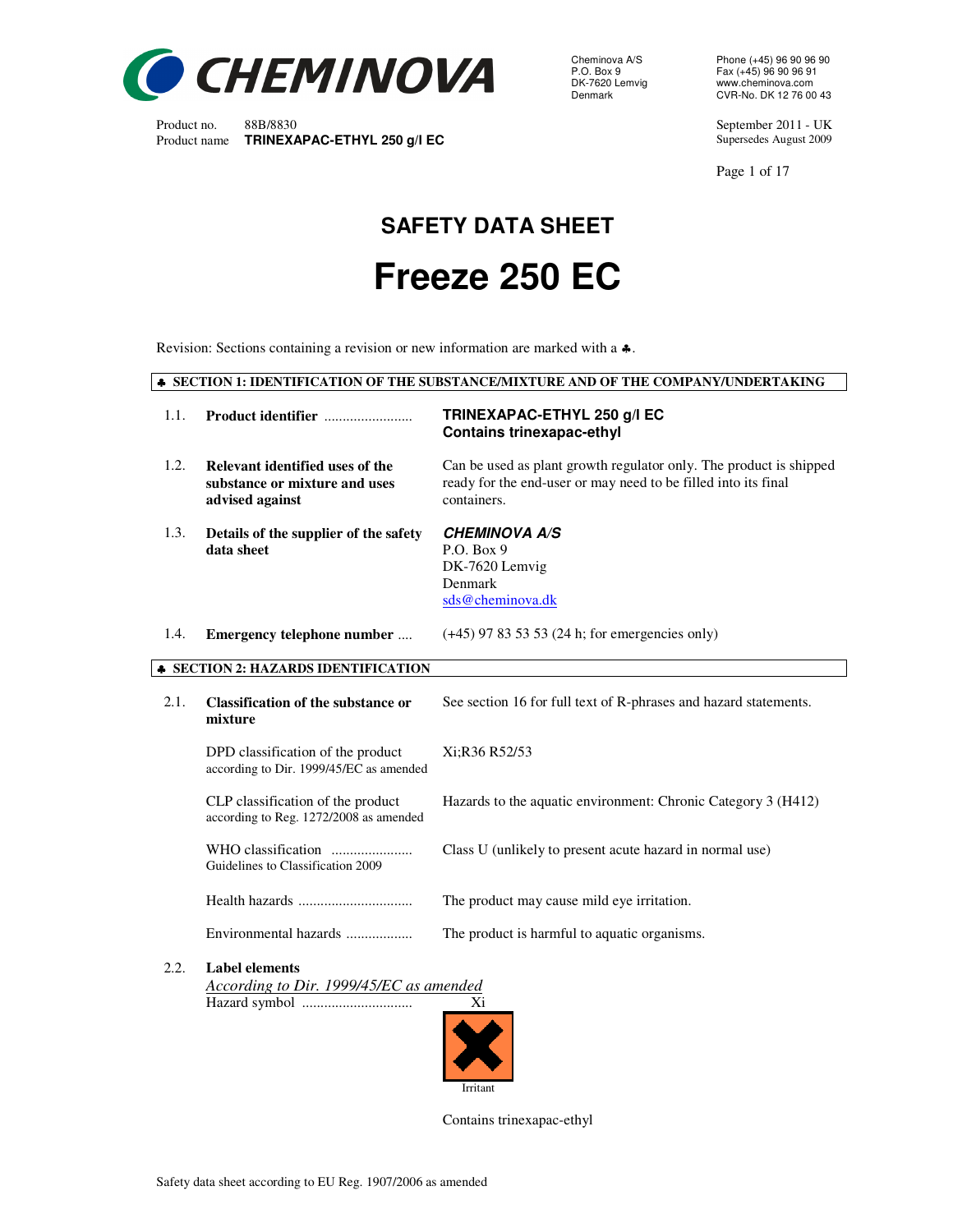

Cheminova A/S Phone (+45) 96 90 96 90 P.O. Box 9 Fax (+45) 96 90 96 91 DK-7620 Lemvig www.cheminova.com<br>Denmark CVR-No. DK 12 76 00

Product no. 88B/8830<br>
Product name **TRINEXAPAC-ETHYL 250 q/l EC** extending the state of the September 2011 - UK

Page 2 of 17

| R-phrases                                                            |                                                                                                  |
|----------------------------------------------------------------------|--------------------------------------------------------------------------------------------------|
|                                                                      | Irritating to eyes.                                                                              |
|                                                                      | Harmful to aquatic organisms, may cause long-term adverse effects<br>in the aquatic environment. |
| S-phrases                                                            |                                                                                                  |
|                                                                      | Avoid contact with eyes.                                                                         |
|                                                                      | Use appropriate containment to avoid environmental<br>contamination.                             |
|                                                                      | To avoid risks to man and the environment, comply with the<br>instructions of use.               |
| Additional phrases for final use of the product for plant protection |                                                                                                  |
|                                                                      | Keep out of the reach of children.                                                               |
|                                                                      | Do not breathe spray.                                                                            |
| c do                                                                 | Do not ampter into deging                                                                        |

| Do not breathe spray.                                              |
|--------------------------------------------------------------------|
| Do not empty into drains.                                          |
| Do not contaminate water with the product or its container (Do not |
| clean application equipment near surface water/Avoid               |
| contamination via drains from farmyards and roads).                |

#### *According to EU Reg. 1272/2008 as amended*

|      |                                                                                | Trinexapac-ethyl 250 g/l EC<br>Contains trinexapac-ethyl                                                                                                                          |
|------|--------------------------------------------------------------------------------|-----------------------------------------------------------------------------------------------------------------------------------------------------------------------------------|
|      |                                                                                | None                                                                                                                                                                              |
|      |                                                                                | None                                                                                                                                                                              |
|      | Hazard statement                                                               | Harmful to aquatic life with long lasting effects.                                                                                                                                |
|      | Supplementary hazard statements                                                | To avoid risks to human health and the environment, comply with<br>the instructions of use.                                                                                       |
|      | Supplementary phrase for final use of<br>the product for plant protection: SP1 | Do not contaminate water with the product or its container (Do not<br>clean application equipment near surface water/Avoid<br>contamination via drains from farmyards and roads). |
|      | Precautionary statements                                                       | Avoid release to the environment.<br>Dispose of contents/container in accordance with local regulation.                                                                           |
| 2.3. |                                                                                | None of the ingredients meets the criteria for being PBT or vPvB.                                                                                                                 |
|      | • SECTION 3: COMPOSITION/INFORMATION ON INGREDIENTS                            |                                                                                                                                                                                   |

# 3.1. **Substances** .................................... The product is a mixture, not a substance 3.2. **Mixtures** ....................................... See section 16 for full text of R-phrases and hazard statements. *Active ingredient* **Trinexapac-ethyl** ......................... Content: 23% by weight Cyclohexanecarboxylic acid, 4-(cyclopropylhydroxymethylene)-3,5-dioxo-, ethyl ester CAS no. ........................................ 95266-40-3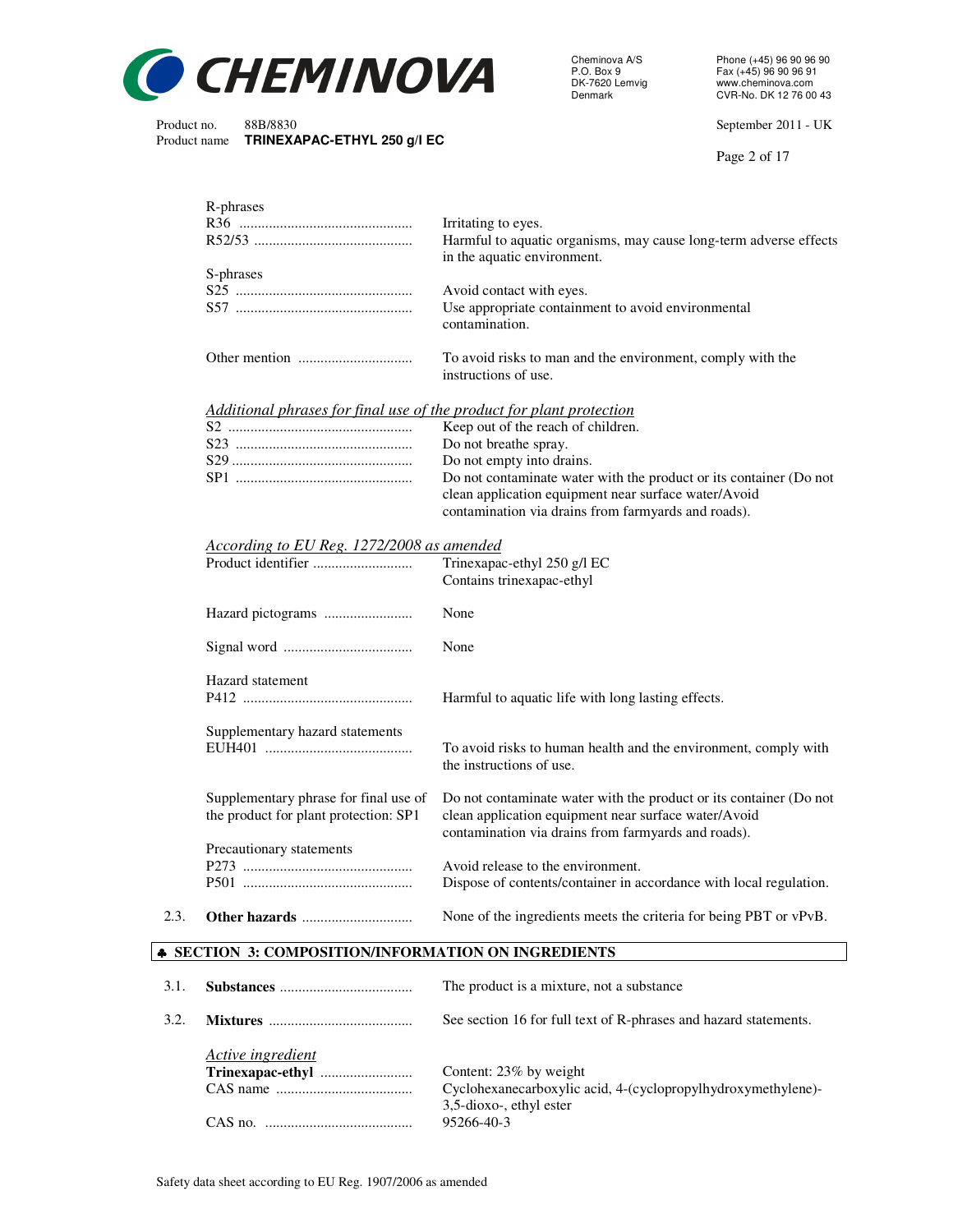

Cheminova A/S Phone (+45) 96 90 96 90 P.O. Box 9 Fax (+45) 96 90 96 91 DK-7620 Lemvig www.cheminova.com

Product no. 88B/8830 September 2011 - UK

Page 3 of 17

|                                         | 4-(Cyclopropylhydroxymethylene)-3,5-dioxocyclohexane-<br>carboxylic acid ethyl ester<br>Ethyl 4-cyclopropyl(hydroxy)methylene-3,5-dioxocyclohexane-<br>carboxylate |
|-----------------------------------------|--------------------------------------------------------------------------------------------------------------------------------------------------------------------|
|                                         | Trinexapac-ethyl                                                                                                                                                   |
|                                         | None                                                                                                                                                               |
| EU index no. $\ldots$ $\ldots$ $\ldots$ | None                                                                                                                                                               |
|                                         | R52/53                                                                                                                                                             |
| DSD classification of the ingredient    |                                                                                                                                                                    |
| CLP classification of the ingredient    | Hazards to the aquatic environment: Chronic Category 2 (H412)                                                                                                      |
|                                         | OН                                                                                                                                                                 |
|                                         | .OC <sub>2</sub> H5                                                                                                                                                |

# *Reportable ingredients*

|                                                                                                                     | Content<br>$(\%$ w/w) | CAS no.    | $EC$ no.                      | DSD classification                                            | CLP classification                                   |
|---------------------------------------------------------------------------------------------------------------------|-----------------------|------------|-------------------------------|---------------------------------------------------------------|------------------------------------------------------|
| Tetrahydrofurfuryl<br>alcohol                                                                                       | $40 - 70$             | 97-99-4    | EINECS no.<br>$202 - 625 - 6$ | Xi:R36<br>Irritant                                            | Not yet available                                    |
| $Poly(oxy-1,2-ethane-$<br>diyl), $\alpha$ -[2,4,6-tris-<br>$(1$ -phenylethyl $)$ -<br>$pheny$ ]- $\omega$ -hydroxy- | $10 - 30$             | 99734-09-5 | List no.<br>619-457-8         | Xi:R36 N:R51/53<br>Irritant, dangerous<br>for the environment | Eye Irrit. $2$ (H319)<br>Aquatic Chronic 2<br>(H411) |
| Docusate sodium                                                                                                     | $1 - 5$               | 577-11-7   | EINECS no.<br>209-406-4       | Xi:R38-41<br><b>Irritant</b>                                  | Skin Irrit. 2 (H315)<br>Eye Dam. 1 (H318)            |

 $\mathbb{I}$ 

# ♣ **SECTION 4: FIRST AID MEASURES**

| 4.1. | <b>Description of first aid measures</b>                       | If experiencing any discomfort, immediately remove from<br>exposure. Get medical attention if discomfort does not disappear.                                                                                                            |  |  |
|------|----------------------------------------------------------------|-----------------------------------------------------------------------------------------------------------------------------------------------------------------------------------------------------------------------------------------|--|--|
|      |                                                                | Immediately remove contaminated clothing and footwear. Flush<br>skin with much water. Wash with water and soap. See physician if<br>any symptom develops.                                                                               |  |  |
|      |                                                                | Immediately rinse eyes with much water or eyewash solution,<br>occasionally opening eyelids, until no evidence of chemical<br>remains. Remove contact lenses after a few minutes and rinse<br>again. Get medical attention immediately. |  |  |
|      |                                                                | Inducing vomiting is not recommended. Rinse mouth and drink<br>several glasses of water or milk. If vomiting does occur, rinse<br>mouth and drink fluids again. Consult a physician.                                                    |  |  |
| 4.2. | Most important symptoms and<br>effects, both acute and delayed | To our knowledge, adverse effects in humans have not been<br>reported.                                                                                                                                                                  |  |  |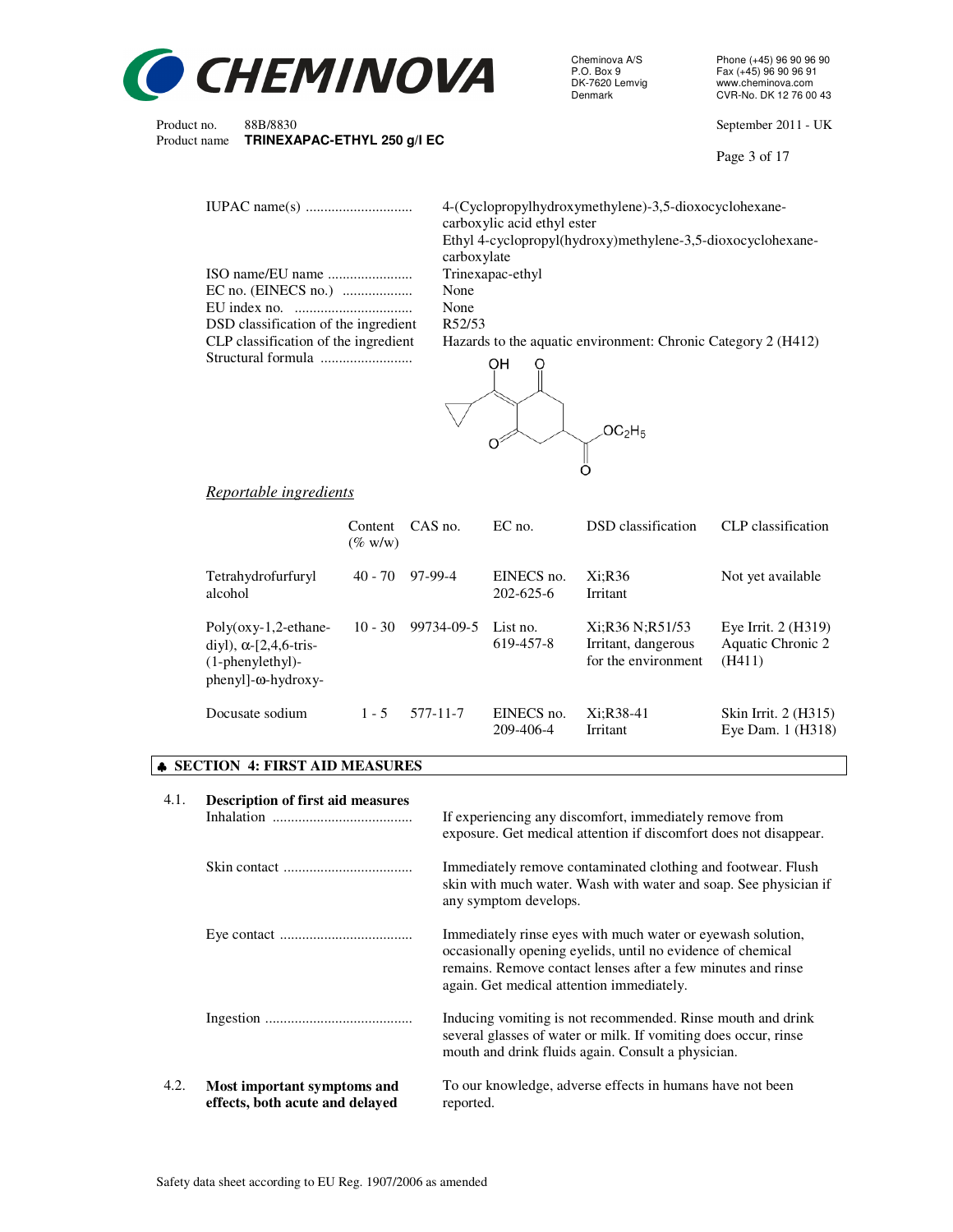

Cheminova A/S Phone (+45) 96 90 96 90 P.O. Box 9 Fax (+45) 96 90 96 91 DK-7620 Lemvig www.cheminova.com

Product no. 88B/8830 September 2011 - UK

Page 4 of 17

| 4.3. | Indication of any immediate<br>medical attention and special              | Immediate medical attention is required in case of ingestion.                                                                                                                                                                                                                                                                                   |
|------|---------------------------------------------------------------------------|-------------------------------------------------------------------------------------------------------------------------------------------------------------------------------------------------------------------------------------------------------------------------------------------------------------------------------------------------|
|      | treatment needed                                                          | It may be helpful to show this safety data sheet to physician.                                                                                                                                                                                                                                                                                  |
|      |                                                                           | There is no specific antidote for exposure to this material. Gastric<br>lavage and/or administration of activated charcoal can be<br>considered. After decontamination, treatment of exposure should be<br>directed at the control of symptoms and the clinical condition.                                                                      |
|      | <b>SECTION 5: FIREFIGHTING MEASURES</b>                                   |                                                                                                                                                                                                                                                                                                                                                 |
| 5.1. | Extinguishing media                                                       | Dry chemical or carbon dioxide for small fires, water spray or foam<br>for large fires. Avoid heavy hose streams.                                                                                                                                                                                                                               |
| 5.2. | Special hazards arising from the<br>substance or mixture                  | The essential breakdown products are carbon monoxide and carbon<br>dioxide.                                                                                                                                                                                                                                                                     |
| 5.3. | Advice for firefighters                                                   | Use water spray to keep fire-exposed containers cool. Approach<br>fire from upwind to avoid hazardous vapours and toxic<br>decomposition products. Fight fire from protected location or<br>maximum possible distance. Dike area to prevent water runoff.<br>Firemen should wear self-contained breathing apparatus and<br>protective clothing. |
|      | <b><math>\triangle</math> SECTION 6: ACCIDENTAL RELEASE MEASURES</b>      |                                                                                                                                                                                                                                                                                                                                                 |
| 6.1. | Personal precautions, protective<br>equipment and emergency<br>procedures | It is recommended to have a predetermined plan for the handling of<br>spills. Empty, closable vessels for the collection of spills should be<br>available.                                                                                                                                                                                      |
|      |                                                                           | In case of large spill (involving 10 tons of the product or more):<br>1. Use personal protection equipment; see section 8<br>2. Call emergency telephone no.; see section 1<br>3. Alert authorities.                                                                                                                                            |
|      |                                                                           | Observe all safety precautions when cleaning up spills. Use<br>personal protection equipment. Depending on the magnitude of the<br>spill this may mean wearing respirator, face mask or eye protection,<br>chemical resistant clothing, gloves and boots.                                                                                       |
|      |                                                                           | Stop the source of the spill immediately if safe to do so. Avoid and<br>reduce mist formation as much as possible. Remove sources of<br>ignition.                                                                                                                                                                                               |
| 6.2. | <b>Environmental precautions </b>                                         | Contain the spill to prevent any further contamination of surface,<br>soil or water. Wash waters must be prevented from entering surface<br>water drains. Uncontrolled discharge into water courses must be<br>alerted to the appropriate regulatory body.                                                                                      |
| 6.3. | <b>Methods and materials for</b><br>containment and cleaning up           | It is recommended to consider possibilities to prevent damaging<br>effects of spills, such as bunding or capping. See GHS (Annex 4,<br>Section 6).                                                                                                                                                                                              |
|      |                                                                           | Use non-sparking tools and equipment. If appropriate, surface<br>water drains should be covered. Minor spills on the floor or other<br>impervious surface should be absorbed onto an absorptive material                                                                                                                                        |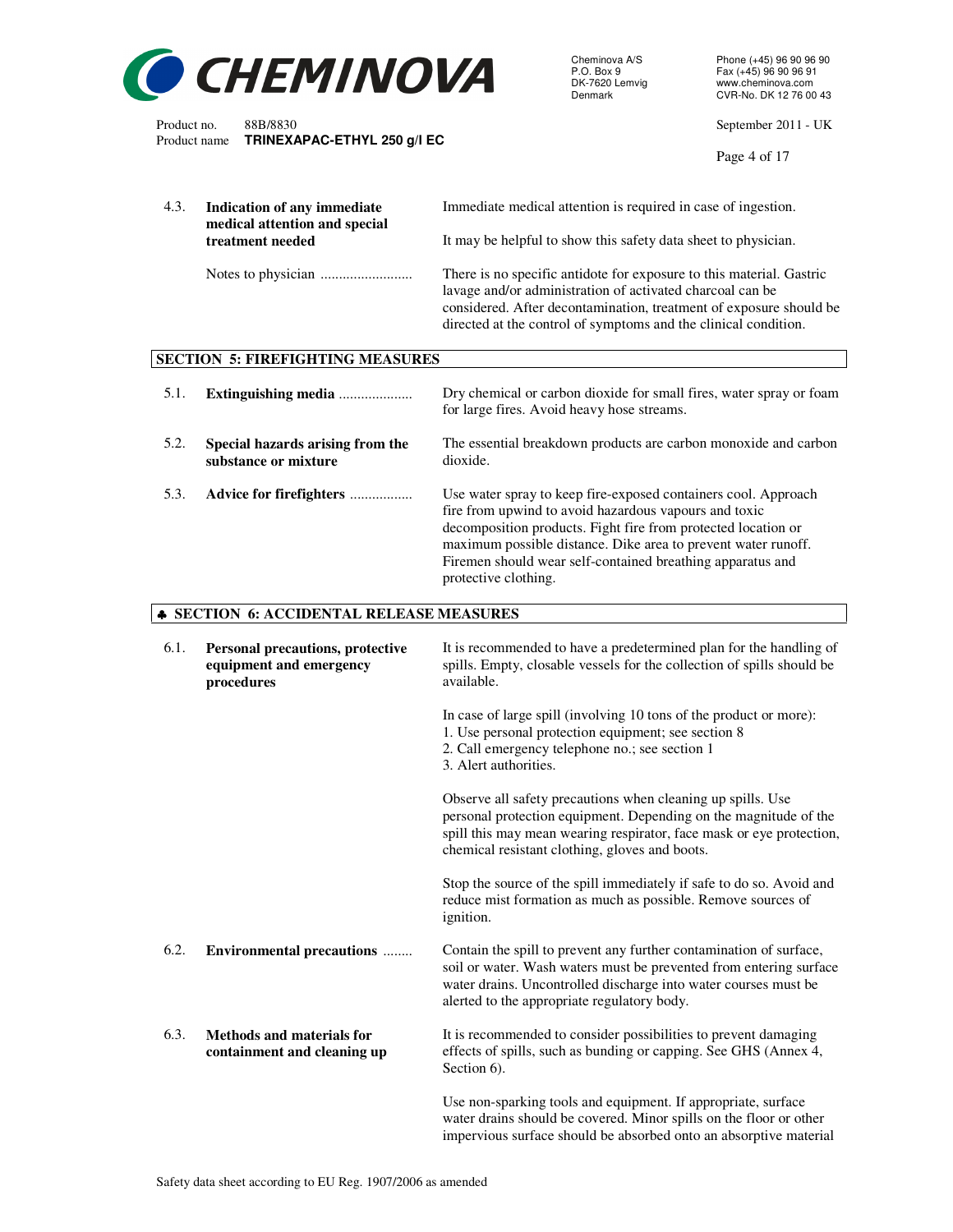

Cheminova A/S Phone (+45) 96 90 96 90 P.O. Box 9 Fax (+45) 96 90 96 91 DK-7620 Lemvig www.cheminova.com

Product no. 88B/8830 September 2011 - UK

Page 5 of 17

|      |                             | such as universal binder, Fuller's earth or other absorbent clays.<br>Collect the contaminated absorbent in suitable containers. Clean<br>area with detergent and much water. Absorb wash liquid with<br>absorbent and transfer to suitable containers. The used containers<br>should be properly closed and labelled. |
|------|-----------------------------|------------------------------------------------------------------------------------------------------------------------------------------------------------------------------------------------------------------------------------------------------------------------------------------------------------------------|
|      |                             | Spills which soak into the ground should be dug up and transferred<br>to suitable containers.                                                                                                                                                                                                                          |
|      |                             | Spills in water should be contained as much as possible by isolation<br>of the contaminated water. The contaminated water must be<br>collected and removed for treatment or disposal.                                                                                                                                  |
| 6.4. | Reference to other sections | See subsection 8.2. for personal protection.<br>See section 13 for disposal.                                                                                                                                                                                                                                           |

#### ♣ **SECTION 7: HANDLING AND STORAGE**

| 7.1. | Precautions for safe handling                                   | Keep away from sources of ignition and protect from exposure to<br>fire and heat.                                                                                                                                                                                                                                                                                                                                                                       |  |  |
|------|-----------------------------------------------------------------|---------------------------------------------------------------------------------------------------------------------------------------------------------------------------------------------------------------------------------------------------------------------------------------------------------------------------------------------------------------------------------------------------------------------------------------------------------|--|--|
|      |                                                                 | In an industrial environment it is recommended to avoid all<br>personal contact with the product, if possible by using closed<br>systems with remote system control. Otherwise, the material should<br>be handled by mechanical means as much as possible. Adequate<br>ventilation or local exhaust ventilation is required. The exhaust<br>gases should be filtered or treated otherwise. For personal<br>protection in this situation, see section 8. |  |  |
|      |                                                                 | For its use as a plant growth regulator, first look for precautions and<br>personal protection measures on the officially approved label on the<br>packaging or for other official guidance or policy in force. If these<br>are lacking, see section 8.                                                                                                                                                                                                 |  |  |
|      |                                                                 | Remove contaminated clothing immediately. Wash thoroughly after<br>handling. Wash protective clothing and protective equipment with<br>water and soap after each use.                                                                                                                                                                                                                                                                                   |  |  |
|      |                                                                 | Inhalation of vapours of the product can cause lowered<br>consciousness, which increases the risks of operating machinery<br>and driving.                                                                                                                                                                                                                                                                                                               |  |  |
|      |                                                                 | Do not discharge to the environment. Collect all waste material and<br>remains from cleaning equipment, etc., and dispose of as hazardous<br>waste. See section 13 for disposal.                                                                                                                                                                                                                                                                        |  |  |
| 7.2. | Conditions for safe storage,<br>including any incompatibilities | The product is stable under normal conditions of warehouse<br>storage.                                                                                                                                                                                                                                                                                                                                                                                  |  |  |
|      |                                                                 | Keep in closed, labelled containers. The storage room should be<br>constructed of incombustible material, closed, dry, ventilated and<br>with impermeable floor, without access of unauthorised persons or<br>children. The room should only be used for storage of chemicals.<br>Food, drink, feed and seed should not be present. A hand wash<br>station should be available.                                                                         |  |  |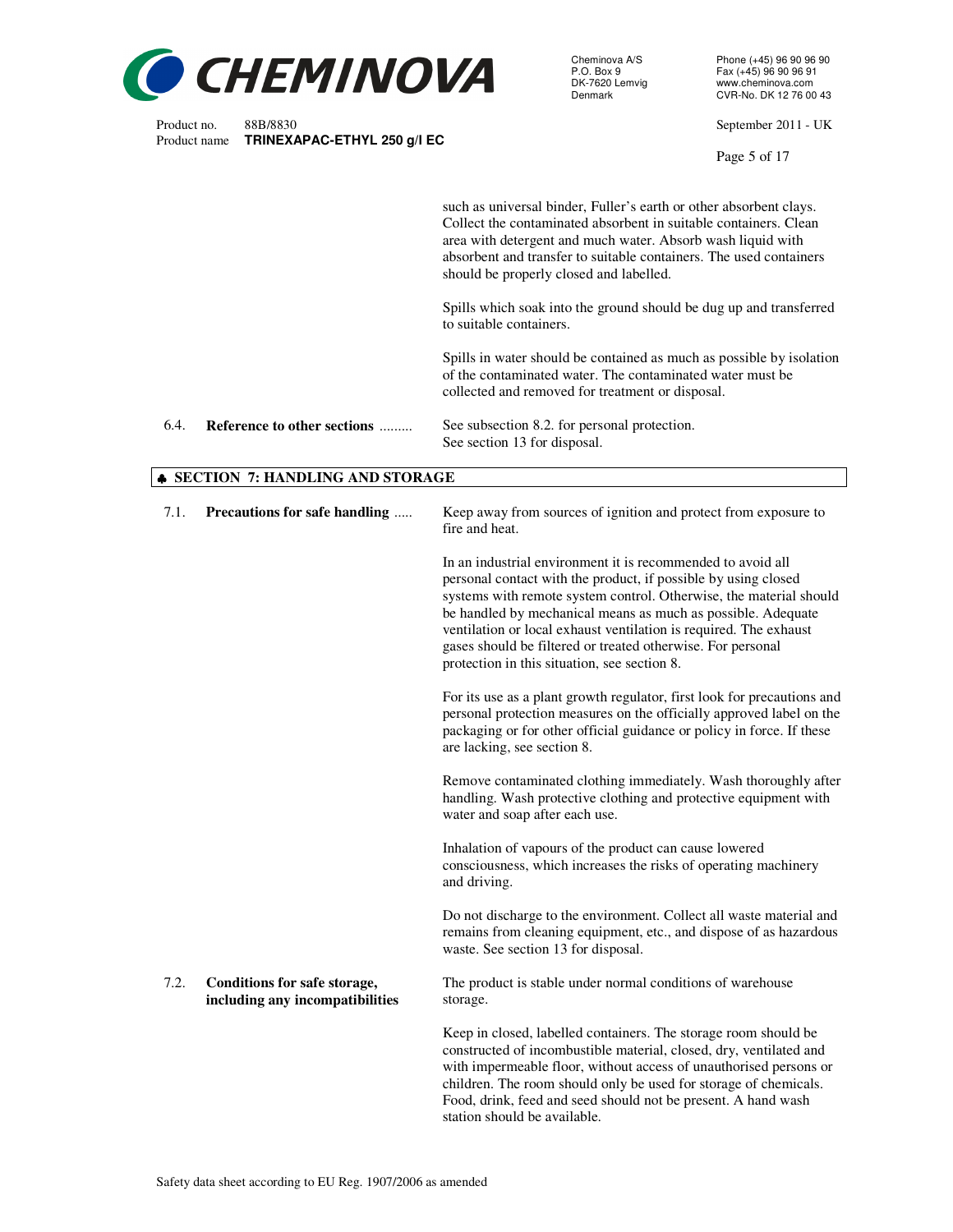

be used for the applications it is registered for, in accordance with a

label approved by the regulatory authorities.

Cheminova A/S Phone (+45) 96 90 96 90 P.O. Box 9 Fax (+45) 96 90 96 91 DK-7620 Lemvig<br>DK-7620 Lemvig www.cheminova.com<br>Denmark CVR-No. DK 12 76 00

Product no. 88B/8830 September 2011 - UK<br>Product name **TRINEXAPAC-ETHYL 250 g/l EC** 

Page 6 of 17

| 8.1. | <b>Control parameters</b> | Personal exposure limits  | To our knowledge not established for trinexapac-ethyl. For<br>tetrahydrofurfuryl alcohol, the AIHA has established a Workplace<br>Environmental Exposure Level (WEEL, TWA) of 2 ppm.                                                                                                                                            |
|------|---------------------------|---------------------------|---------------------------------------------------------------------------------------------------------------------------------------------------------------------------------------------------------------------------------------------------------------------------------------------------------------------------------|
|      |                           |                           | However, other personal exposure limits defined by local<br>regulations may exist and must be observed.                                                                                                                                                                                                                         |
|      |                           |                           | The supplier of the safety data sheet can be contacted for<br>monitoring methods.                                                                                                                                                                                                                                               |
|      | Trinexapac-ethyl          | PNEC, aquatic environment | $0.34$ mg/kg bw/day<br>$0.0034$ mg/l                                                                                                                                                                                                                                                                                            |
| 8.2. |                           |                           | When used in a closed system, personal protection equipment will<br>not be required. Consider the need to render equipment or piping<br>systems non-hazardous when it is necessary to open the system.                                                                                                                          |
|      |                           |                           | When the use of a closed system is not possible, it is recommended<br>to avoid personal exposure as much as possible by mechanical<br>means, e.g. shielding, ventilation.                                                                                                                                                       |
|      |                           |                           | For filling of the product into final containers at a dedicated<br>facility, use of protective gloves and chemical resistant coverall or<br>apron will be required when no other protective means are<br>available.                                                                                                             |
|      |                           |                           | For use as plant growth regulator use of gloves is required.                                                                                                                                                                                                                                                                    |
|      |                           |                           | In cases of incidental high exposure, more personal protection<br>equipment may be necessary, such as face mask and chemical<br>resistant coveralls.                                                                                                                                                                            |
|      |                           | Respiratory protection    | The product is not likely to present an airborne exposure concern<br>during normal handling, but in the event of a discharge of the<br>material which produces a heavy vapour or mist, workers should<br>put on officially approved respiratory protection equipment with a<br>universal filter type including particle filter. |
|      |                           | Protective gloves         | Wear natural rubber gloves if much manual labour with the<br>substance is required. The breakthrough time of this material for the<br>product is unknown, but it is expected that it will give adequate<br>protection.                                                                                                          |
|      |                           | Eye protection            | Wear goggles or safety glasses. It is recommended to have an eye<br>wash fountain immediately available in the work area when there is<br>a potential for eye contact.                                                                                                                                                          |

7.3. **Specific end use(s)** ....................... The product is a registered plant growth regulator which may only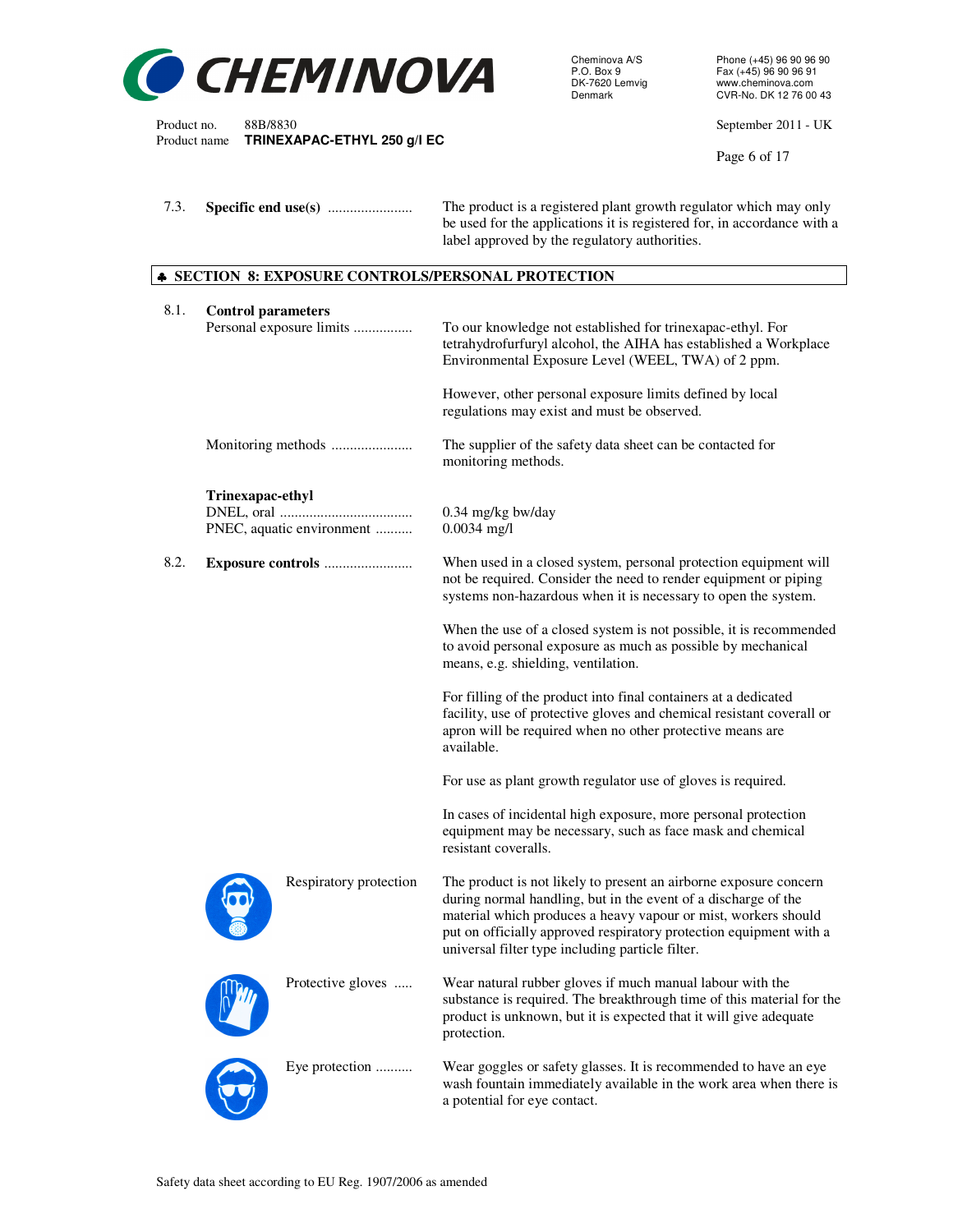

Cheminova A/S Phone (+45) 96 90 96 90<br>P.O. Box 9 Fax (+45) 96 90 96 91 P.O. Box 9 Fax (+45) 96 90 96 91 DK-7620 Lemvig www.cheminova.com<br>Denmark CVR-No. DK 12 76 00

Product no. 88B/8830<br>
Product name **TRINEXAPAC-ETHYL 250 q/l EC** extending the state of the September 2011 - UK

Page 7 of 17



Other skin protection Wear appropriate chemical resistant clothing to prevent skin contact depending on the extent of exposure. During most normal work situations where exposure to the material cannot be avoided for a limited time span, waterproof pants and apron of chemical resistant material or coveralls of PE will be sufficient. Coveralls of PE must be discarded after use if contaminated. In cases of appreciable or prolonged exposure, coveralls of barrier laminate may be required.

#### ♣ **SECTION 9: PHYSICAL AND CHEMICAL PROPERTIES**

| 9.1. | <b>Information on physical and</b>      |                                               |             |                                           |  |  |
|------|-----------------------------------------|-----------------------------------------------|-------------|-------------------------------------------|--|--|
|      | chemical properties                     |                                               |             |                                           |  |  |
|      |                                         | Red-brown liquid                              |             |                                           |  |  |
|      |                                         | Glue-like smell                               |             |                                           |  |  |
|      |                                         | Not determined                                |             |                                           |  |  |
|      |                                         | 1% dilution in water: $3.5$ at $20^{\circ}$ C |             |                                           |  |  |
|      | Melting point/freezing point            | Not determined                                |             |                                           |  |  |
|      | Initial boiling point and boiling range | Not determined                                |             |                                           |  |  |
|      |                                         | Tetrahydrofurfuryl alcohol                    |             | $:178^{\circ}$ C                          |  |  |
|      |                                         | Trinexapac-ethyl                              |             | : Decomposes, starting at $310^{\circ}$ C |  |  |
|      |                                         | $78^{\circ}$ C                                |             |                                           |  |  |
|      |                                         | Not determined                                |             |                                           |  |  |
|      |                                         |                                               |             |                                           |  |  |
|      | Flammability (solid/gas)                | Not applicable (the product is a liquid)      |             |                                           |  |  |
|      | Upper/lower flammability or             |                                               |             |                                           |  |  |
|      |                                         | Tetrahydrofurfuryl alcohol                    |             | : $1.5 - 9.7$ vol%                        |  |  |
|      |                                         | Tetrahydrofurfuryl alcohol                    |             | : 30 Pa at $20^{\circ}\textrm{C}$         |  |  |
|      |                                         | Trinexapac-ethyl                              |             | : 2.16 x $10^{-3}$ Pa at 25°C             |  |  |
|      | Vapour density                          | $(Air = 1)$                                   |             |                                           |  |  |
|      |                                         | Tetrahydrofurfuryl alcohol                    |             | : 3.5                                     |  |  |
|      |                                         | Not determined                                |             |                                           |  |  |
|      |                                         | Density: 1.10 g/ml                            |             |                                           |  |  |
|      |                                         | Solubility of trinexapac-ethyl at 25°C in:    |             |                                           |  |  |
|      |                                         | methanol                                      | $> 500$ g/l |                                           |  |  |
|      |                                         | acetone                                       | $> 500$ g/l |                                           |  |  |
|      |                                         | n-octanol                                     | $420$ g/l   |                                           |  |  |
|      |                                         | toluene                                       | $> 500$ g/l |                                           |  |  |
|      |                                         | dichloromethane                               | $> 500$ g/l |                                           |  |  |
|      |                                         | ethyl acetate                                 | $> 500$ g/l |                                           |  |  |
|      |                                         | hexane                                        | $45$ g/l    |                                           |  |  |
|      |                                         | water                                         |             | 1.1 g/l at pH 3.5                         |  |  |
|      |                                         |                                               |             | 2.8 g/l at pH 4.9                         |  |  |
|      |                                         |                                               |             | 10.2 g/l at pH 5.5                        |  |  |
|      |                                         |                                               |             | 21.1 g/l at pH 8.2                        |  |  |
|      | Partition coefficient n-octanol/water   | Trinexapac-ethyl                              |             | : log $K_{ow} = 1.5$ at pH 5 and 25°C     |  |  |
|      |                                         |                                               |             | $\log K_{ow}$ = -0.29 at pH 6.9 and 25°C  |  |  |
|      |                                         |                                               |             | $log Kow = -2.1$ at pH 8.9 and 25°C       |  |  |
|      | Autoignition temperature                | $268^{\circ}$ C                               |             |                                           |  |  |
|      | Decomposition temperature               | Not determined                                |             |                                           |  |  |
|      |                                         | 23 mPa.s at 20°C, 10 mPa.s at 40°C            |             |                                           |  |  |
|      |                                         | Not explosive                                 |             |                                           |  |  |
|      |                                         | Not oxidising                                 |             |                                           |  |  |
|      |                                         |                                               |             |                                           |  |  |
| 9.2. |                                         |                                               |             |                                           |  |  |
|      | <b>Other information</b>                |                                               |             |                                           |  |  |
|      |                                         | The product is dispersible in water.          |             |                                           |  |  |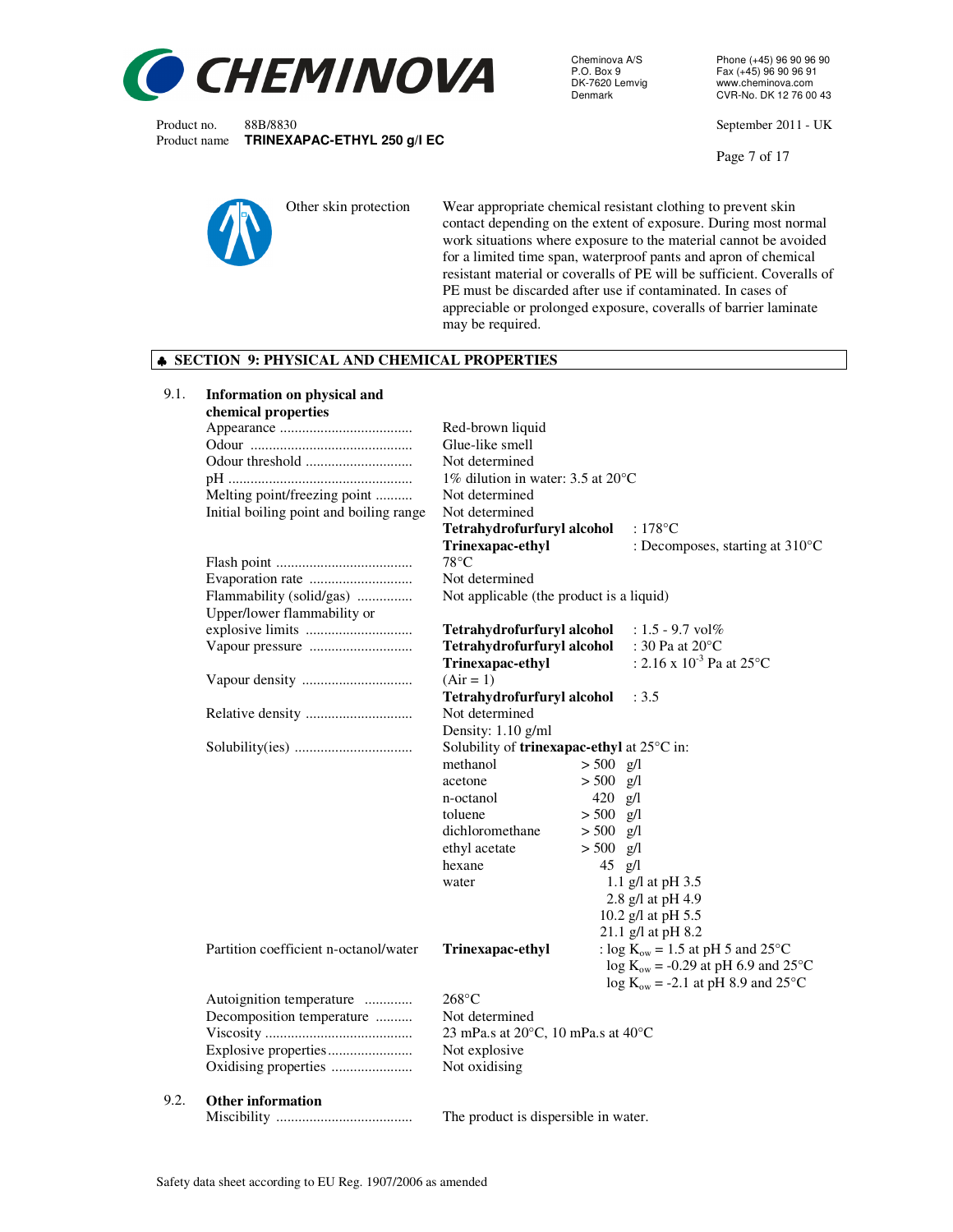

Cheminova A/S Phone (+45) 96 90 96 90 P.O. Box 9 Fax (+45) 96 90 96 91 DK-7620 Lemvig www.cheminova.com<br>Denmark CVR-No. DK 12 76 00

Product no. 88B/8830 September 2011 - UK

Page 8 of 17

# ♣ **SECTION 10: STABILITY AND REACTIVITY**

| 10.1. |                                                             | To our knowledge, the product has no special reactivities.        |
|-------|-------------------------------------------------------------|-------------------------------------------------------------------|
| 10.2. |                                                             | Stable at ambient temperatures.                                   |
| 10.3. | <b>Possibility of hazardous reactions</b>                   | None known.                                                       |
| 10.4. | Conditions to avoid                                         | Heating of the product will produce harmful and irritant vapours. |
| 10.5. | Incompatible materials                                      | None known.                                                       |
| 10.6. | <b>Hazardous decomposition products</b> See subsection 5.2. |                                                                   |

# ♣ **SECTION 11: TOXICOLOGICAL INFORMATION**

#### 11.1. **Information on toxicological effects**

| Product                                    |              |                                                                                                                                                                                                                                           |  |
|--------------------------------------------|--------------|-------------------------------------------------------------------------------------------------------------------------------------------------------------------------------------------------------------------------------------------|--|
|                                            |              | The product is not expected to be harmful by inhalation, in contact<br>with skin or if swallowed. However, it should always be treated<br>with the usual care of handling chemicals. The acute toxicity of the<br>product is measured as: |  |
| Route $(s)$ of entry                       | - ingestion  | $LD_{50}$ , oral, rat: > 2000 mg/kg (method OECD 420)                                                                                                                                                                                     |  |
|                                            | - skin       | $LD_{50}$ , dermal, rat: $> 2000$ mg/kg (method OECD 402)                                                                                                                                                                                 |  |
|                                            | - inhalation | LC <sub>50</sub> , inhalation, rat: $> 5.16$ mg/l/4 h (method OECD 403)                                                                                                                                                                   |  |
|                                            |              | Based on available data, the classification criteria are not met.<br>(B.o.a.d.t.c.c.a.n.m.)                                                                                                                                               |  |
| Skin corrosion/irritation                  |              | Slightly irritating to skin (method OECD 404). B.o.a.d.t.c.c.a.n.m.                                                                                                                                                                       |  |
| Serious eye damage/irritation              |              | Moderately irritating to eyes (method OECD 405).                                                                                                                                                                                          |  |
| Respiratory or skin sensitisation          |              | Not a skin sensitizer (method OECD 429). B.o.a.d.t.c.c.a.n.m.                                                                                                                                                                             |  |
|                                            |              | The product does not present an aspiration hazard.<br>B.o.a.d.t.c.c.a.n.m.                                                                                                                                                                |  |
| Symptoms and effects, acute and<br>delayed |              | To our knowledge, adverse effects in humans have not been<br>reported. In animal tests, reduced activity and shortness of breath<br>were seen at high dosage.                                                                             |  |
| Trinexapac-ethyl                           |              | Trinexapac-ethyl is not harmful by single exposure.<br>B.o.a.d.t.c.c.a.n.m. The acute toxicity is measured as:                                                                                                                            |  |
| Route $(s)$ of entry                       | - ingestion  | $LD_{50}$ , oral, rat (female): 4210 mg/kg (method OECD 401)                                                                                                                                                                              |  |
|                                            |              | $LD_{50}$ , oral, rat (male): 4610 mg/kg                                                                                                                                                                                                  |  |
|                                            | - skin       | $LD_{50}$ , dermal, rat: $> 4000$ mg/kg (method OECD 402)                                                                                                                                                                                 |  |
|                                            | - inhalation | LC <sub>50</sub> , inhalation, rat: $>$ 5.3 mg/l/4 h (method OECD 403)                                                                                                                                                                    |  |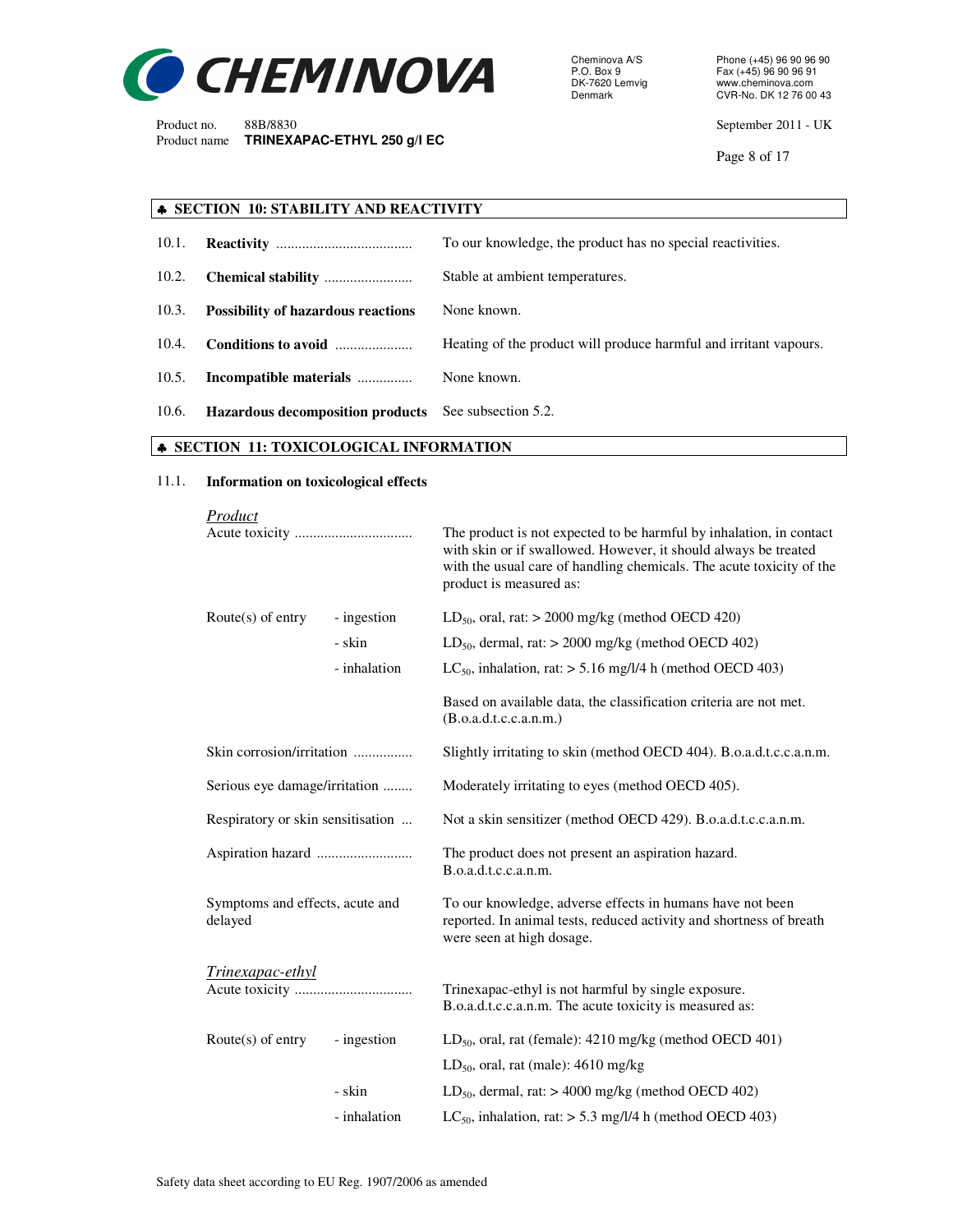

Cheminova A/S Phone (+45) 96 90 96 90 P.O. Box 9 Fax (+45) 96 90 96 91 DK-7620 Lemvig www.cheminova.com

Product no. 88B/8830 September 2011 - UK

Page 9 of 17

| Skin corrosion/irritation           | Not irritating to skin (method OECD 404). B.o.a.d.t.c.c.a.n.m.                                                                                                                                                          |
|-------------------------------------|-------------------------------------------------------------------------------------------------------------------------------------------------------------------------------------------------------------------------|
| Serious eye damage/irritation       | Slightly irritating to eyes (method OECD 405). B.o.a.d.t.c.c.a.n.m.                                                                                                                                                     |
| Respiratory or skin sensitisation   | Not sensitizing (method OECD 406). B.o.a.d.t.c.c.a.n.m.                                                                                                                                                                 |
| Germ cell mutagenicity              | Trinexapac-ethyl did not induce chromosome aberrations in<br>Chinese hamster ovary cells (method OECD 473). Trinexapac-ethyl<br>was negative in a range of other tests. B.o.a.d.t.c.c.a.n.m.                            |
|                                     | No carcinogenic effects were observed in mice (method OECD<br>453). In rats, neoplasms occurred at very high dosage only. These<br>observations were deemed not to be evaluable. B.o.a.d.t.c.c.a.n.m.                   |
| Reproductive toxicity               | No effects on fertility are found for trinexapac-ethyl at maternal<br>non-toxic doses (method OECD 416). Trinexapac-ethyl was not<br>teratogenic (not causing birth defects) (method OECD 414).<br>B.o.a.d.t.c.c.a.n.m. |
| STOT – single exposure              | To our knowledge, no specific effects have been observed.<br>B.o.a.d.t.c.c.a.n.m.                                                                                                                                       |
| STOT – repeated exposure            | Target organ: kidneys, liver<br>NOAEL: 500 ppm (34 mg/kg bw/day) in a 90 day rat study<br>(method OECD 408) based on histological effects on kidneys and<br>increase in liver weight. B.o.a.d.t.c.c.a.n.m.              |
| <u>Tetrahydrofurfuryl alcohol</u>   | Tetrahydrofurfuryl alcohol is not harmful by single exposure.<br>B.o.a.d.t.c.c.a.n.m. The acute toxicity is measured as:                                                                                                |
| Route $(s)$ of entry<br>- ingestion | $LD_{50}$ , oral, rat: > 2000 mg/kg (method OECD 423)                                                                                                                                                                   |
| - skin                              | $LD_{50}$ , dermal, rat: not available                                                                                                                                                                                  |
| - inhalation                        | $LC_{50}$ , inhalation, rat: not available                                                                                                                                                                              |
| Skin corrosion/irritation           | Not irritating to skin. B.o.a.d.t.c.c.a.n.m.                                                                                                                                                                            |
| Serious eye damage/irritation       | Moderately irritating to eyes. B.o.a.d.t.c.c.a.n.m.                                                                                                                                                                     |
| Respiratory or skin sensitisation   | No information is available.                                                                                                                                                                                            |
| Germ cell mutagenicity              | Results from mutagenicity tests on germ cells are not available.<br>Tetrahydrofurfuryl alcohol was negative in a number of other tests.<br>B.o.a.d.t.c.c.a.n.m.                                                         |
|                                     | Not available.                                                                                                                                                                                                          |
| Reproductive toxicity               | Decreased weight of testes, necrosis of seminiferous tubular<br>epithelium, early resorption and decreased fetal weight were seen at<br>dosage levels which also caused other adverse effects.<br>B.o.a.d.t.c.c.a.n.m.  |
| STOT – single exposure              | The substance may have narcotic effects at high doses.<br>B.o.a.d.t.c.c.a.n.m.                                                                                                                                          |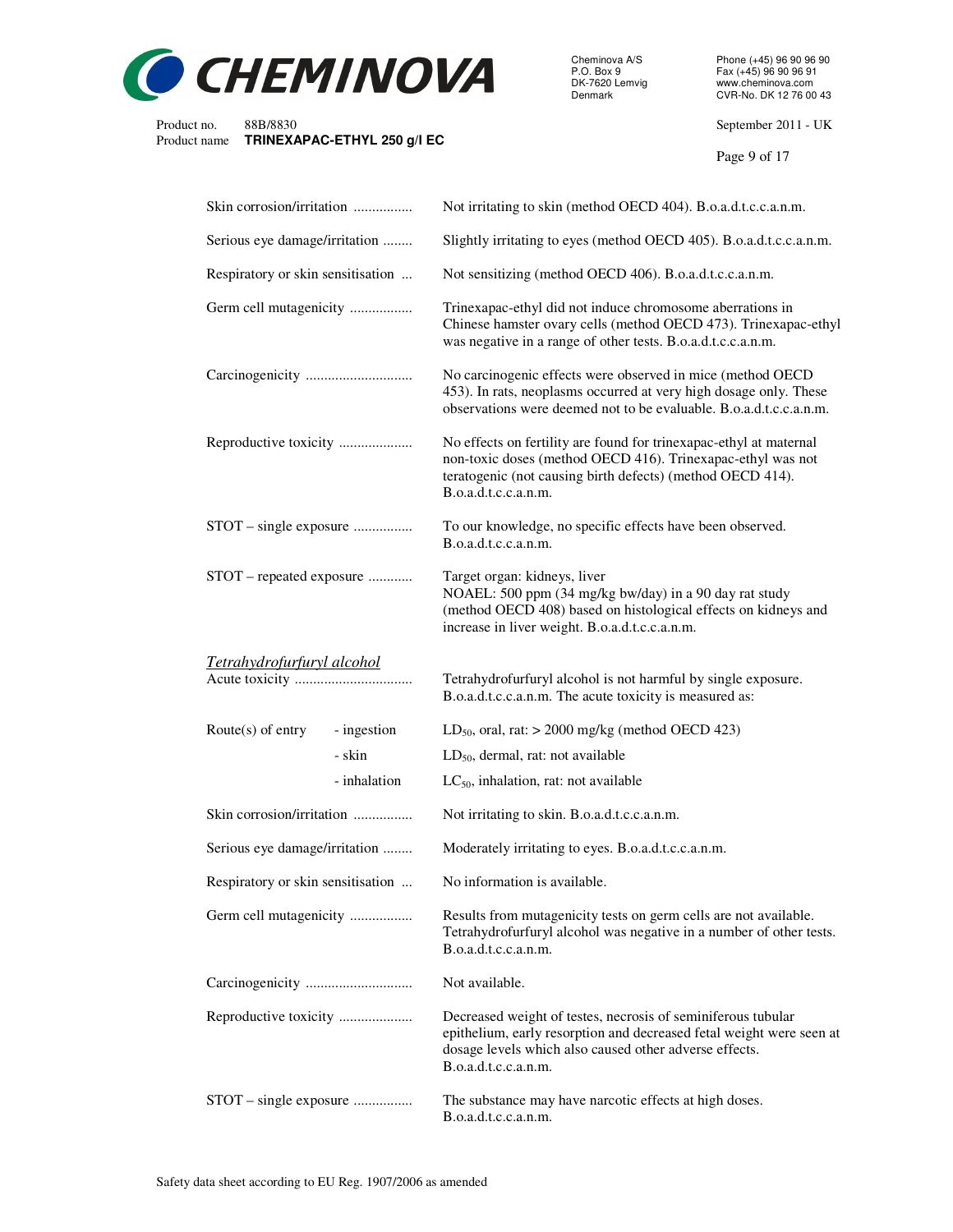

Cheminova A/S Phone (+45) 96 90 96 90 P.O. Box 9 Fax (+45) 96 90 96 91 DK-7620 Lemvig www.cheminova.com

Product no. 88B/8830 September 2011 - UK

Page 10 of 17

| STOT – repeated exposure            | Organic solvents generally are suspected to cause irreversible<br>damage to the nervous susytem on repeated exposure.                                                                                                         |
|-------------------------------------|-------------------------------------------------------------------------------------------------------------------------------------------------------------------------------------------------------------------------------|
|                                     | Target organs: liver, testes<br>NOAEL: 500 ppm (approx. 40 mg/kg bw/day) in a 90 day rat study<br>based on increase in liver weight and decreased weight of testes.<br>B.o.a.d.t.c.c.a.n.m.                                   |
|                                     | Tetrahydrofurfuryl alcohol is not of a type usually considered to<br>present an aspiration pneumonia hazard, but it may cause aspiration<br>pneumonia under special circumstances. B.o.a.d.t.c.c.a.n.m.                       |
| Skin corrosion/irritation           | $Poly(oxy-1, 2-ethanediyl), \alpha-[2, 4, 6-tris(1-phenylethyl)phenyl]-\omega-hydroxy-$<br>May cause skin irritation. B.o.a.d.t.c.c.a.n.m.                                                                                    |
| Serious eye damage/irritation       | Irritating to eyes.                                                                                                                                                                                                           |
| STOT – single exposure              | May cause irritation of the mucous membranes.                                                                                                                                                                                 |
|                                     | No more information is available.                                                                                                                                                                                             |
| Docusate sodium                     | The substance is not considered as harmful by ingestion, skin<br>contact and inhalation. B.o.a.d.t.c.c.a.n.m. The acute toxicity is<br>measured as:                                                                           |
| Route $(s)$ of entry<br>- ingestion | $LD_{50}$ , oral, rat: $> 2100$ mg/kg (method OECD 401)                                                                                                                                                                       |
| - skin                              | $LD_{50}$ , dermal, rat: $> 10000$ mg/kg (method OECD 402)                                                                                                                                                                    |
| - inhalation                        | $LC_{50}$ , inhalation, rat: approx. 20 mg/l/4 h                                                                                                                                                                              |
| Skin corrosion/irritation           | Irritating to skin (method OECD 404).                                                                                                                                                                                         |
| Serious eye damage/irritation       | Severely irritating to eyes with the possibility to cause permanent<br>eye damage (method OECD 405).                                                                                                                          |
| Respiratory or skin sensitisation   | To our knowledge, no indications of allergenic properties have<br>been recorded. B.o.a.d.t.c.c.a.n.m.                                                                                                                         |
| Germ cell mutagenicity              | Indications of possible effects were seen in three tests (method<br>OECD 473) The effect was, however, seen in the presence of S-9<br>only and at doses very close to the threshold of toxicity only.<br>B.o.a.d.t.c.c.a.n.m. |
|                                     | No carcinogenic effects observed in two tests (method OECD 451).<br>B.o.a.d.t.c.c.a.n.m.                                                                                                                                      |
| Reproductive toxicity               | No effects on fertility and no teratogenic (birth defects causing)<br>effects were observed (method OECD 416). B.o.a.d.t.c.c.a.n.m.                                                                                           |
| STOT – single exposure              | To our knowledge, no specific effects after single exposure other<br>than already mentioned have been observed. B.o.a.d.t.c.c.a.n.m.                                                                                          |
| STOT - repeated exposure            | NOEL 750 mg/kg bw/day in a 90-day study on rats (method OECD<br>408). B.o.a.d.t.c.c.a.n.m.                                                                                                                                    |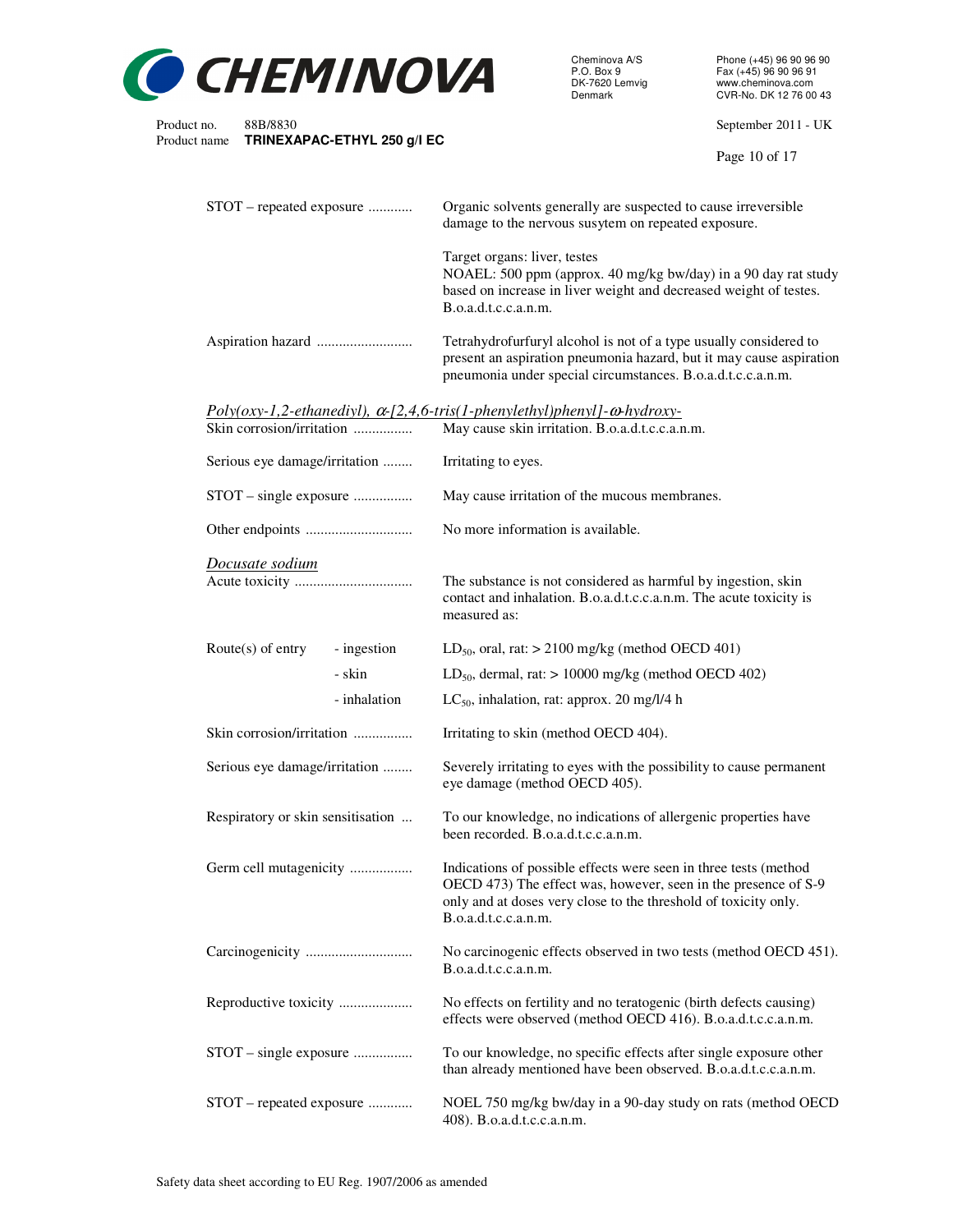

Cheminova A/S Phone (+45) 96 90 96 90 P.O. Box 9 Fax (+45) 96 90 96 91 DK-7620 Lemvig www.cheminova.com<br>Denmark CVR-No. DK 12 76 00

Product no. 88B/8830 September 2011 - UK<br>Product name **TRINEXAPAC-ETHYL 250 q/l EC** 

Page 11 of 17

 Aspiration hazard .......................... The substance is not of a type known to present an aspiration pneumonia hazard. B.o.a.d.t.c.c.a.n.m.

# ♣ **SECTION 12: ECOLOGICAL INFORMATION**

**TRINEXAPAC-ETHYL 250 g/l EC** 

| 12.1.                                        |                                              |                                             | considered as non-toxic to fish, aquatic invertebrates, birds,<br>mammals, insects and soil micro- and macro-organisms.                                                                                                                                                                    | Trinexapac-ethyl has growth inhibiting effects on many plants. It is                                                                                                                                                 |  |
|----------------------------------------------|----------------------------------------------|---------------------------------------------|--------------------------------------------------------------------------------------------------------------------------------------------------------------------------------------------------------------------------------------------------------------------------------------------|----------------------------------------------------------------------------------------------------------------------------------------------------------------------------------------------------------------------|--|
|                                              |                                              | The toxicity of the product is measured as: |                                                                                                                                                                                                                                                                                            |                                                                                                                                                                                                                      |  |
|                                              | - Fish                                       |                                             | Rainbow trout ( <i>Oncorhynchus mykiss</i> )                                                                                                                                                                                                                                               | 96-h LC <sub>50</sub> : 54 mg/l                                                                                                                                                                                      |  |
|                                              | - Invertebrates                              |                                             |                                                                                                                                                                                                                                                                                            | 48-h $EC_{50}$ : > 100 mg/l                                                                                                                                                                                          |  |
|                                              | - Algae                                      |                                             | Green algae (Pseudokirchneriella subcapitata)                                                                                                                                                                                                                                              | 72-h IC <sub>50</sub> : 25.4 mg/l                                                                                                                                                                                    |  |
|                                              | - Aquatic plants                             |                                             |                                                                                                                                                                                                                                                                                            | 7-day $EC_{50}$ : 11.0 mg/l                                                                                                                                                                                          |  |
|                                              | - Earthworms                                 |                                             |                                                                                                                                                                                                                                                                                            | 14-day $LC_{50}$ : > 1000 mg/kg dry soil                                                                                                                                                                             |  |
|                                              | - Insects                                    |                                             |                                                                                                                                                                                                                                                                                            | 48-h LD <sub>50</sub> , contact: $>$ 439 µg/bee                                                                                                                                                                      |  |
|                                              |                                              |                                             |                                                                                                                                                                                                                                                                                            | 48-h LD <sub>50</sub> , oral: $>$ 398 µg/bee                                                                                                                                                                         |  |
| 12.2.                                        | Persistence and degradability                |                                             | Trinexapac-ethyl does not fulfil the criteria for being readily<br>biodegradable, but it is degraded in the environment. Half-life times<br>are usually less than 1 day in soil. Degradation products are further<br>degraded, but slower. Degradation occurs mainly<br>microbiologically. |                                                                                                                                                                                                                      |  |
|                                              |                                              |                                             | plants.                                                                                                                                                                                                                                                                                    | The product contains minor amounts of not readily biodegradable<br>ingredients, which may not be degradable in waste water treatment                                                                                 |  |
| 12.3.                                        | Bioaccumulative potential                    |                                             | See section 9 for octanol-water partition coefficients.                                                                                                                                                                                                                                    |                                                                                                                                                                                                                      |  |
|                                              |                                              |                                             | Due to its relatively high solubility in water and degradability,<br>trinexapac-ethyl does not bioaccumulate.                                                                                                                                                                              |                                                                                                                                                                                                                      |  |
| 12.4.                                        |                                              |                                             | Under normal conditions trinexapac-ethyl is moderately mobile in<br>soil.                                                                                                                                                                                                                  |                                                                                                                                                                                                                      |  |
| 12.5.                                        | <b>Results of PBT and vPvB</b><br>assessment |                                             | None of the ingredients meets the criteria for being PBT or vPvB.                                                                                                                                                                                                                          |                                                                                                                                                                                                                      |  |
| 12.6.                                        | Other adverse effects                        |                                             |                                                                                                                                                                                                                                                                                            | Other relevant hazardous effects in the environment are not known.                                                                                                                                                   |  |
| <b>* SECTION 13: DISPOSAL CONSIDERATIONS</b> |                                              |                                             |                                                                                                                                                                                                                                                                                            |                                                                                                                                                                                                                      |  |
| 13.1.                                        | Waste treatment methods                      |                                             | Remaining quantities of the material and empty but unclean<br>packaging should be regarded as hazardous waste.                                                                                                                                                                             |                                                                                                                                                                                                                      |  |
|                                              |                                              |                                             | According to the Waste Framework Directive (2008/98/EC),                                                                                                                                                                                                                                   | possibilities for reuse or reprocessing should first be considered. If<br>this is not feasible, the material can be disposed of by removal to a<br>licensed chemical destruction plant or by controlled incineration |  |

with flue gas scrubbing.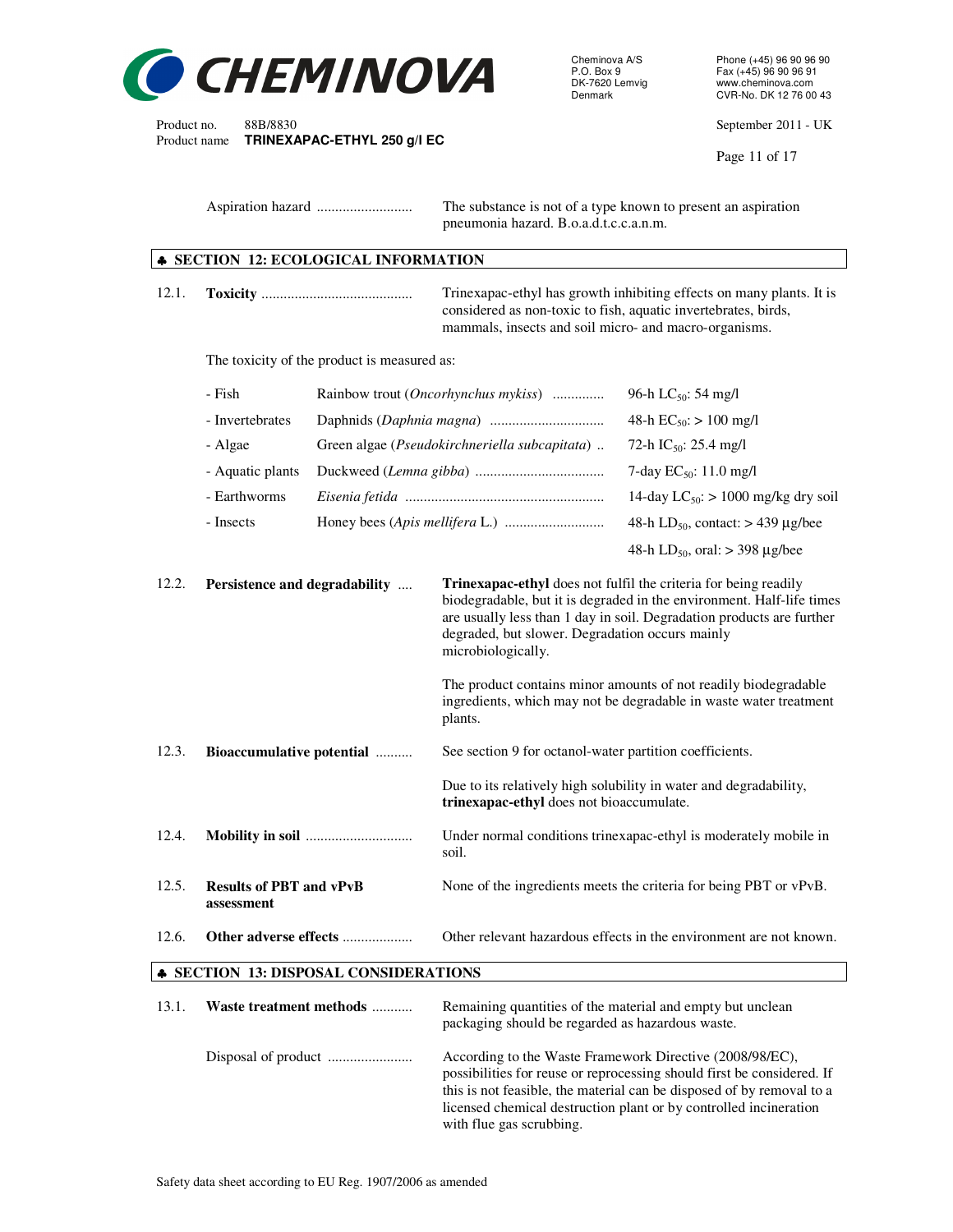

Cheminova A/S Phone (+45) 96 90 96 90<br>P.O. Box 9 Fax (+45) 96 90 96 91 P.O. Box 9 Fax (+45) 96 90 96 91<br>DK-7620 Lemvig www.cheminova.com DK-7620 Lemvig www.cheminova.com<br>Denmark CVR-No. DK 12 76 00

Product no. 88B/8830 September 2011 - UK

Page 12 of 17

Do not contaminate water, foodstuffs, feed or seed by storage or disposal. Do not discharge to sewer systems.

Disposal of packaging .................... Containers can be triply rinsed (or equivalent) and offered for recycling or reconditioning. Alternatively, the packaging can be punctured to make it unusable for other purposes and then be disposed of in a sanitary landfill. Controlled incineration with flue gas scrubbing is possible for combustible packaging materials.

> Disposal of waste and packagings must always be in accordance with all applicable local regulations.

#### ♣ **SECTION 14: TRANSPORT INFORMATION**

#### *ADR/RID/IMDG/IATA/ICAO classification*

| 14.1. |                                                                                       | Not classified as hazardous material for transport |
|-------|---------------------------------------------------------------------------------------|----------------------------------------------------|
| 14.2. | UN proper shipping name                                                               | Not applicable                                     |
| 14.3. | Transport hazard class(es)                                                            | Not applicable                                     |
| 14.4. |                                                                                       | Not applicable                                     |
| 14.5. | Environmental hazards                                                                 | The substance is harmful to aquatic organisms      |
| 14.6. | Special precautions for user                                                          | Do not discharge to the environment.               |
| 14.7. | <b>Transport in bulk according to</b><br>Annex II of MARPOL 73/78 and<br>the IBC code | The product is not transported in bulk tankers.    |

#### ♣ **SECTION 15: REGULATORY INFORMATION**

| 15.1. | Safety, health and environmental<br>regulations/legislation specific for | To our knowledge, no specific regulations apply.        |  |
|-------|--------------------------------------------------------------------------|---------------------------------------------------------|--|
|       | the substance or mixture                                                 | All ingredients are covered by EU chemical legislation. |  |
| 15.2. | Chemical safety assessment                                               | A chemical safety assessment has not been performed.    |  |

#### ♣ **SECTION 16: OTHER INFORMATION**

| Relevant changes in the SDS |             | Numerous changes have been made to bring the SDS in line with<br>Reg. 453/2010, but these do not involve new information<br>concerning hazardous properties                |
|-----------------------------|-------------|----------------------------------------------------------------------------------------------------------------------------------------------------------------------------|
|                             | AIHA<br>CAS | American Industrial Hygiene Association<br>B.o.a.d.t.c.c.a.n.m.: Based on available data, the classification<br>criteria are not met.<br><b>Chemical Abstracts Service</b> |
|                             |             |                                                                                                                                                                            |
|                             | <b>CLP</b>  | Classification, Labelling and Packaging; refers to EU<br>regulation 1272/2008 as amended                                                                                   |
|                             | Dir.        | Directive                                                                                                                                                                  |
|                             | DNEL        | Derived No Effect Level                                                                                                                                                    |
|                             |             |                                                                                                                                                                            |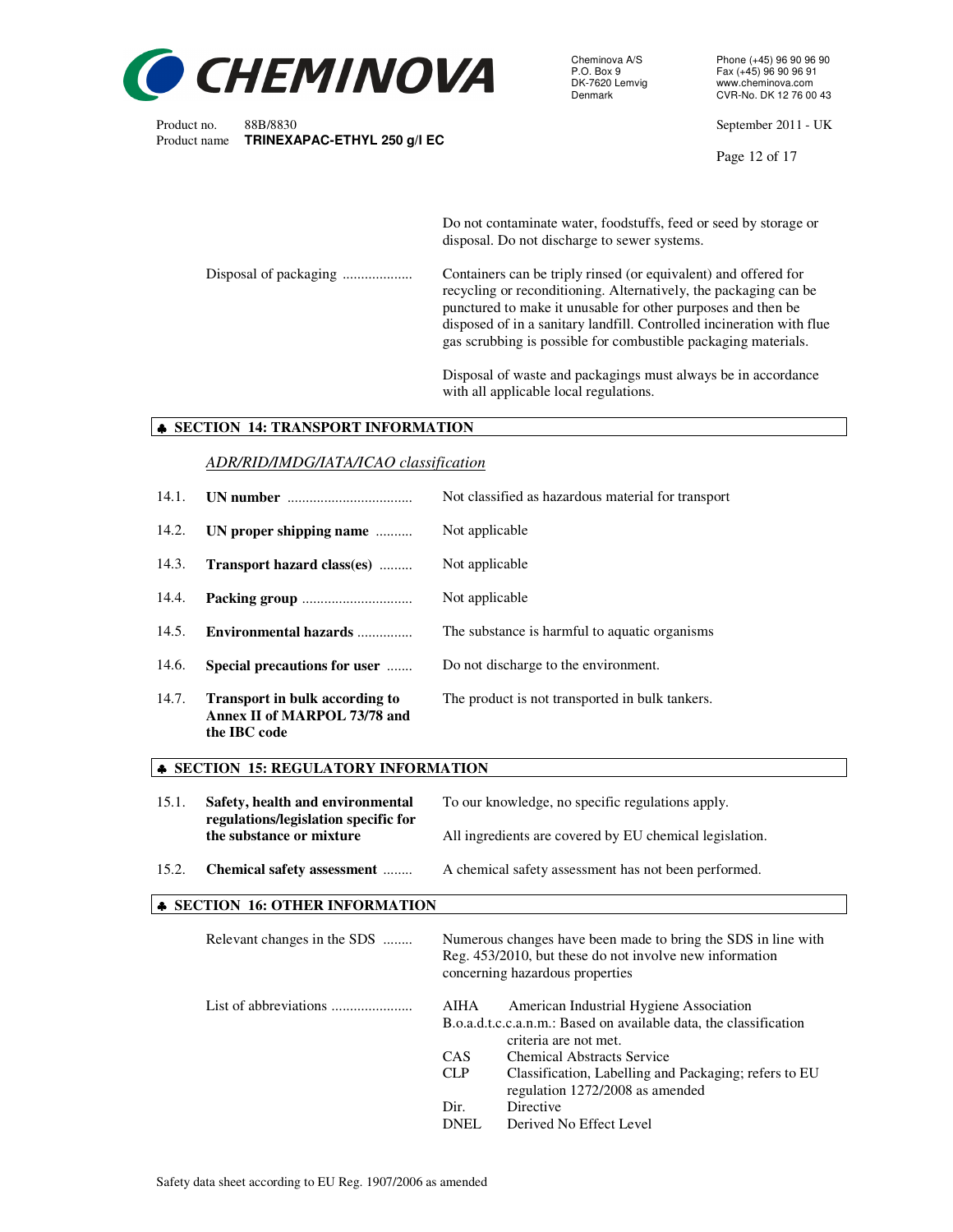

Cheminova A/S Phone (+45) 96 90 96 90 P.O. Box 9 Fax (+45) 96 90 96 91 DK-7620 Lemvig www.cheminova.com

Product no. 88B/8830 September 2011 - UK

Page 13 of 17

|                            | <b>DPD</b>      | Dangerous Preparation Directive; refers to Dir.<br>1999/45/EC as amended           |
|----------------------------|-----------------|------------------------------------------------------------------------------------|
|                            | <b>DSD</b>      | Dangerous Substance Directive; refers to Dir.                                      |
|                            |                 | 67/548/EEC as amended                                                              |
|                            | EC              | Emulsifiable Concentrate or                                                        |
|                            |                 | <b>European Community</b>                                                          |
|                            | $EC_{50}$       | 50% Effect Concentration                                                           |
|                            | <b>EINECS</b>   | European Inventory of Existing Commercial Chemical                                 |
|                            |                 | <b>Substances</b>                                                                  |
|                            | <b>GHS</b>      | Globally Harmonized classification and labelling                                   |
|                            |                 | System of chemicals, Fourth revised edition 2011                                   |
|                            | <b>IBC</b>      | International Bulk Chemical code                                                   |
|                            | $IC_{50}$       | 50% Inhibition Concentration                                                       |
|                            | <b>ISO</b>      | International Organisation for Standardization                                     |
|                            | <b>IUPAC</b>    | International Union of Pure and Applied Chemistry                                  |
|                            | $LC_{50}$       | 50% Lethal Concentration                                                           |
|                            | $LD_{50}$       | 50% Lethal Dose                                                                    |
|                            |                 | MARPOL Set of rules from the International Maritime                                |
|                            |                 | Organisation (IMO) for prevention of sea pollution                                 |
|                            | <b>NOEL</b>     | No Observed Effect Level                                                           |
|                            | N.o.s.          | Not otherwise specified                                                            |
|                            | <b>OECD</b>     | Organisation for Economic Cooperation and                                          |
|                            |                 | Development                                                                        |
|                            | <b>PBT</b>      | Persistent, Bioaccumulative, Toxic                                                 |
|                            | PE              | Polyethylene                                                                       |
|                            | <b>PNEC</b>     | Predicted No Effect Concentration                                                  |
|                            | Reg.            | Regulation                                                                         |
|                            | R-phrase        | Risk phrase                                                                        |
|                            | $S-9$           | Post-mitochondrial fraction prepared from the livers of                            |
|                            |                 | rodents used for metabolic activation                                              |
|                            | <b>SDS</b>      | <b>Safety Data Sheet</b>                                                           |
|                            | <b>SP</b>       | <b>Safety Precaution</b>                                                           |
|                            | S-phrase        | Safety phrase                                                                      |
|                            | <b>STOT</b>     | Specific Target Organ Toxicity                                                     |
|                            | TWA             | Time Weighed Average                                                               |
|                            | <b>UDS</b>      | Unscheduled DNA Synthesis                                                          |
|                            | vPvB            | very Persistent, very Bioaccumulative                                              |
|                            | <b>WHO</b>      | World Health Organisation                                                          |
|                            |                 |                                                                                    |
|                            |                 | Toxicity and ecotoxicity data measured on the product are                          |
|                            |                 | unpublished company data. Data on ingredients are available from                   |
|                            |                 | published literature and can be found several places.                              |
| Method for classification  |                 | Calculation method                                                                 |
|                            |                 |                                                                                    |
|                            | R <sub>36</sub> | Irritating to eyes.                                                                |
|                            | <b>R38</b>      | Irritating to skin.                                                                |
|                            | R41             | Risk of serious damage to eyes.                                                    |
|                            | R52/53          | Harmful to aquatic organisms, may cause long-term                                  |
|                            |                 | adverse effects in the aquatic environment.                                        |
| Used CLP hazard statements |                 |                                                                                    |
|                            |                 |                                                                                    |
|                            | H315            | Causes skin irritation.                                                            |
|                            | H318            | Causes serious eye damage.                                                         |
|                            | H319<br>H411    | Causes serious eye irritation.<br>Toxic to aquatic life with long lasting effects. |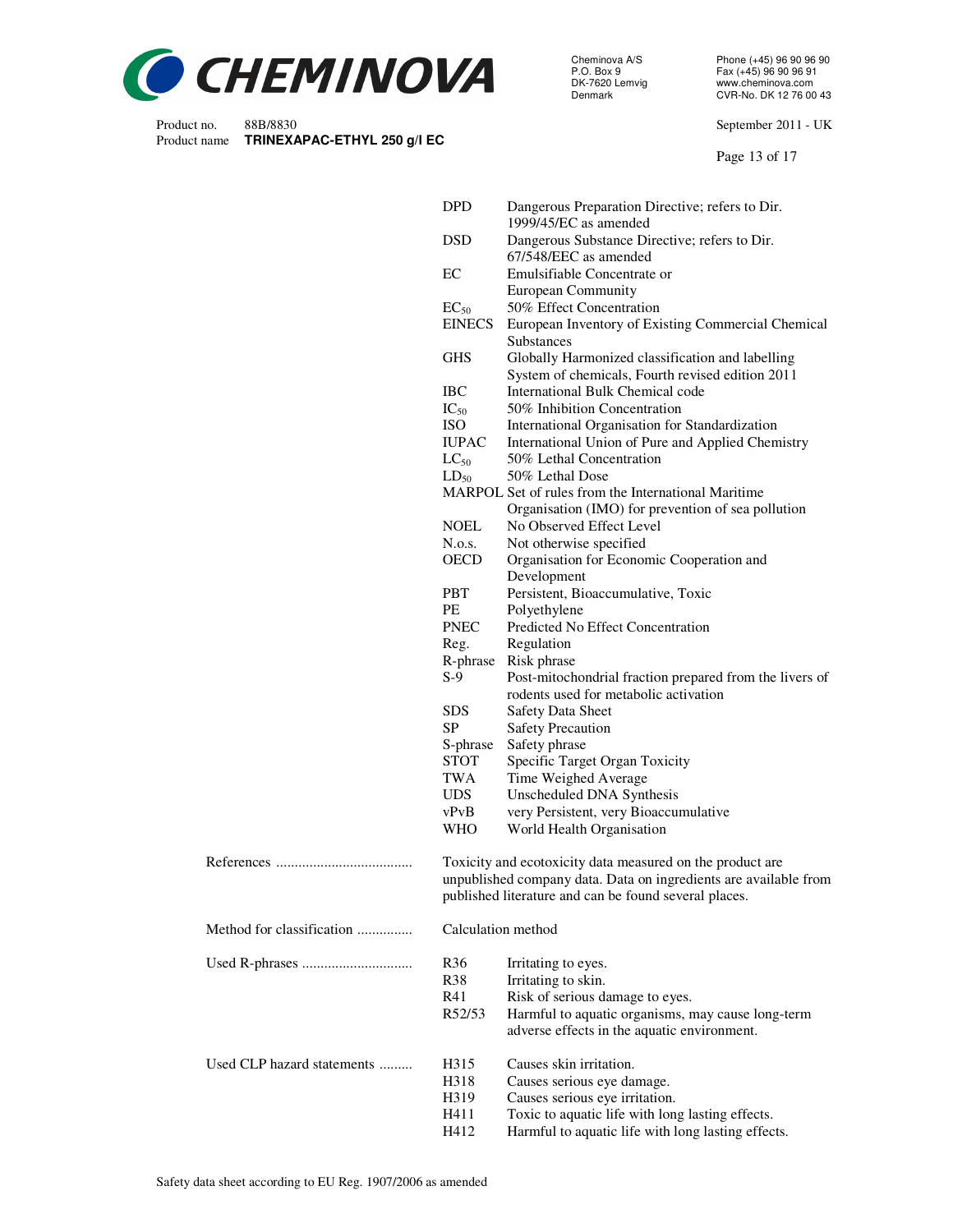

Cheminova A/S Phone (+45) 96 90 96 90<br>P.O. Box 9 Fax (+45) 96 90 96 91 P.O. Box 9 Fax (+45) 96 90 96 91 DK-7620 Lemvig www.cheminova.com<br>Denmark CVR-No. DK 12 76 00

Product no. 88B/8830<br>
Product name **TRINEXAPAC-ETHYL 250 q/l EC** extending the state of the September 2011 - UK

Page 14 of 17

EUH401 To avoid risks to human health and the environment, comply with the instructions of use.

 Advice on training ......................... This material should only be used by persons who are made aware of its hazardous properties and have been instructed in the required safety precautions.

 The information provided in this safety data sheet is believed to be accurate and reliable, but uses of the product vary and situations unforeseen by Cheminova A/S may exist. The user has to check the validity of the information under local circumstances.

 Prepared by: Cheminova A/S Safety, Health, Environment & Quality Department / GHB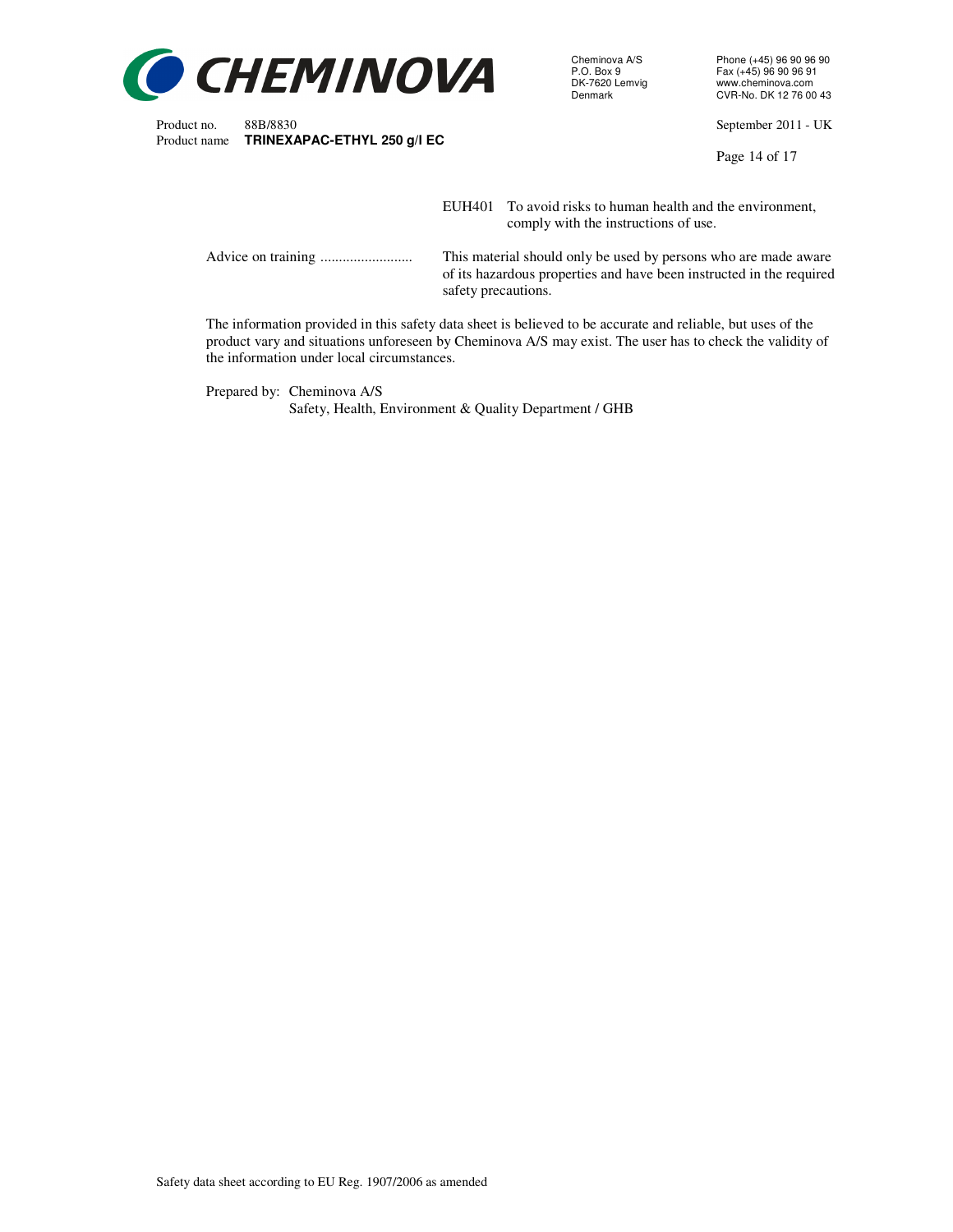

Cheminova A/S<br>
P.O. Box 9<br>
P.O. Box 9<br>
P.O. Box 9 P.O. Box 9 Fax (+45) 96 90 96 91<br>DK-7620 Lemvig www.cheminova.com DK-7620 Lemvig www.cheminova.com<br>Denmark CVR-No. DK 12 76 00

Product no. 88B/8830 September 2011 - UK

Page 15 of 17

## **Annex I: Estimation of operator exposure during filling of the formulation into final containers at a dedicated facility**

Process Category: PROC8

The product is a formulation which is filled into jars ranging in size of 1 to 10 litres. The operator exposure is estimated with a model similar to the German model and the UK Pesticide Operator Exposure Model (POEM) which are developed for use of plant protection products. As a worst case assumption, a value of 70% dermal absorption is used. The estimates of total exposure predicted by these models were calculated and summarised as a proportion of the DNEL for the active ingredient of 0.34 mg/kg bw/day.

Using the German model without personal protection equipment (PPE) and taking a 70% dermal absorption value into account, the estimated exposure is calculated to be 142 mg/person/day or 2.03 mg/kg bw/day. This is above the DNEL of 0.34 mg/kg bw/day, and therefore PPE has to be used.

Use of suitable gloves is assumed to reduce dermal absorption via the hands and use of apron or coveralls is assumed to reduce dermal absorption via the body and head by 99%.

Using the German model with use of gloves and apron/coverall and taking a 70% dermal absorption value into account, the estimated exposure is calculated to be 3.88 mg/person/day or 0.055 mg/kg bw/day. This is below the DNEL of 0.34 mg/kg bw/day and can be considered acceptable.

Using the UK POEM without PPE and taking a 70% dermal absorption value into account, the estimated exposure is calculated to be 1077 mg/person/day or 17.95 mg/kg bw/day. This is above the DNEL of 0.34 mg/kg bw/day, and therefore PPE has to be used.

In the UK POEM as well, use of suitable gloves and coveralls/apron is assumed to reduce dermal absorption by 99%.

Using the UK POEM when gloves and coveralls/apron are used and taking a 70% dermal absorption value into account, the estimated exposure is calculated to be 10.80 mg/person/day or 0.18 mg/kg bw/day. This is below the DNEL of 0.34 mg/kg bw/day.

According to the UK POEM exposure is acceptable when gloves and coveralls/apron are used during filling and otherwise worst case situations are assumed.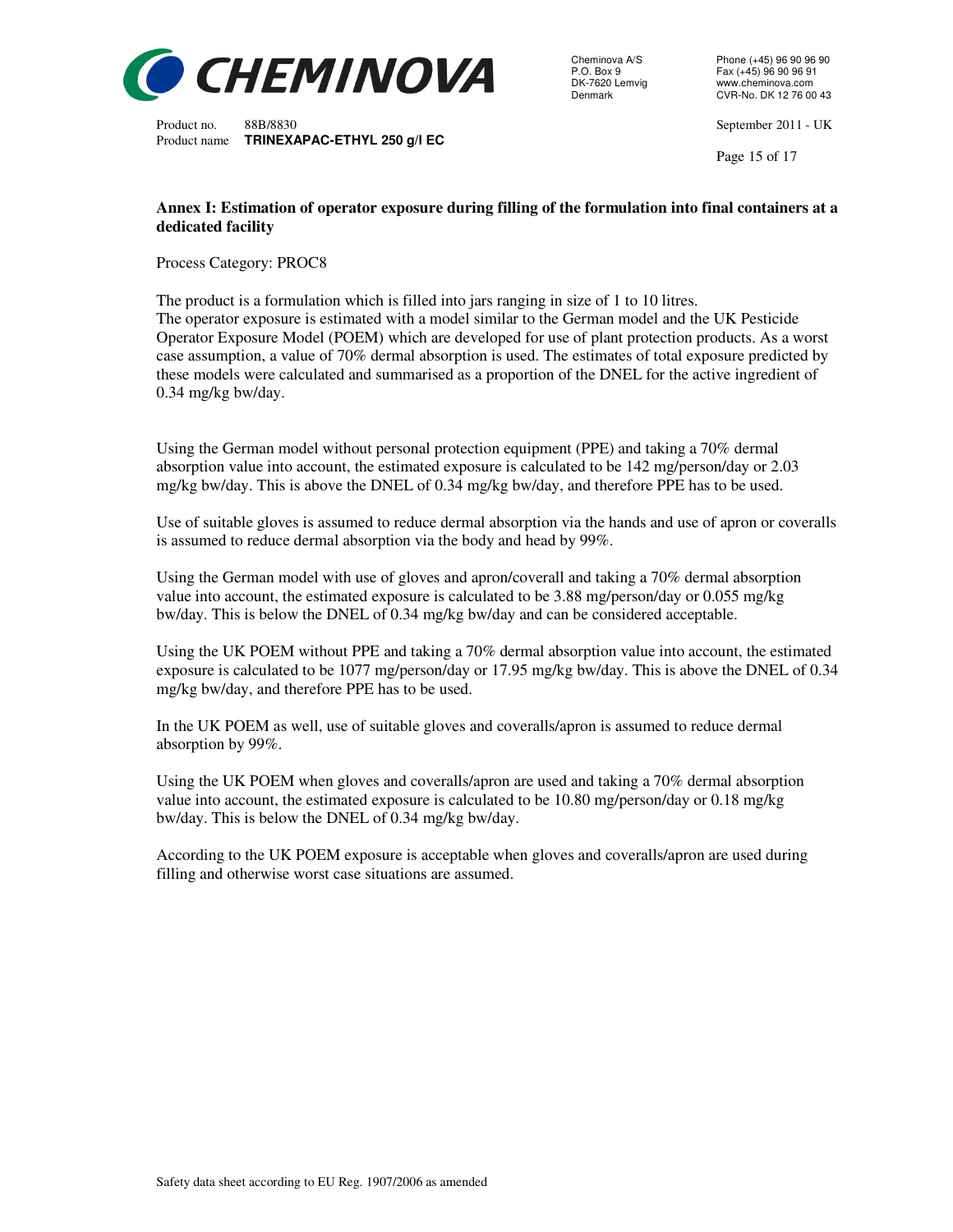

Cheminova A/S Phone (+45) 96 90 96 90<br>P.O. Box 9 Fax (+45) 96 90 96 91 P.O. Box 9 Fax (+45) 96 90 96 91<br>DK-7620 Lemvig www.cheminova.com DK-7620 Lemvig www.cheminova.com<br>Denmark CVR-No. DK 12 76 00

Product no. 88B/8830 September 2011 - UK

Page 16 of 17

#### **Annex II: Estimation of operator exposure for use as plant protection product**

Process Categories: PROC9, PROC 11

The product is a water-dispersible formulation which is packaged in jars ranging in size of 1 to 10 litres. The product (plant growth regulator) is diluted with water and applied primarily using tractor mounted field crop sprayers with hydraulic boom and nozzles once or twice during a growing season, typically during spring. Only application to field crops is intended.

The operator exposure is estimated with the German model and the UK Pesticide Operator Exposure Model (POEM). As a worst case assumption, a value of 70% dermal absorption is used. The estimates of total exposure predicted by the German model and the UK POEM were calculated and summarised as a proportion of the DNEL for the active ingredient of 0.34 mg/kg bw/day.

| Table 1: Assumptions/data utilised in the models |                    |                    |  |  |
|--------------------------------------------------|--------------------|--------------------|--|--|
|                                                  | German model       | UK POEM            |  |  |
| Area treated in one day                          | 20 <sub>ha</sub>   | 50 ha              |  |  |
| Max. application rate                            | 1 kg of product/ha | 1 kg of product/ha |  |  |
| Max. use concentration                           | not relevant       | $1.67$ mg as/ml    |  |  |
| (application volume 150 l/ha                     |                    |                    |  |  |
| Packaging                                        | not relevant       | $51$ jar           |  |  |
| Dermal absorption rate                           | 70%                | 70%                |  |  |
| Glove penetration                                | $1\%$              | $1\%$              |  |  |
| Body weight of operator                          | $70 \text{ kg}$    | $60 \text{ kg}$    |  |  |

The assumptions/data utilised in the models are given in Table 1:

Estimations of exposure using the German model are given in Table 2 (tractor mounted sprayer, no PPE):

| Table 2: Estimated operator exposure using the German model     |                            |  |  |  |
|-----------------------------------------------------------------|----------------------------|--|--|--|
| Exposure during mixing/loading                                  |                            |  |  |  |
| $I_{m/l}$ = 0.008 mg/kg x 0.25 kg/ha x 20 ha/d                  | $= 0.040$<br>mg/person/day |  |  |  |
| $D_{m/l} = 2.0$ mg/kg x 0.25 kg/ha x 20 ha/d                    | mg/person/day<br>$= 10$    |  |  |  |
| Exposure during application                                     |                            |  |  |  |
| $I_a = 0.001$ mg/kg x 0.25 kg/ha x 20 ha/d                      | $= 0.005$<br>mg/person/day |  |  |  |
| $D_{a/c} = 0.06$ mg/kg x 0.25 kg/ha x 20 ha/d                   | $= 0.30$<br>mg/person/day  |  |  |  |
| $D_{a/h} = 0.38$ mg/kg x 0.25 kg/ha x 20 ha/d                   | $= 1.90$<br>mg/person/day  |  |  |  |
| $D_{a/b} = 1.6$ mg/kg x 0.25 kg/ha x 20 ha/d                    | mg/person/day<br>$= 8.0$   |  |  |  |
| Total exposure                                                  | 20.245 mg/person/day       |  |  |  |
| Total systemic exposure (dermal absorption rate 70%, inhalation | 14.185 mg/person/day       |  |  |  |
| absorption rate $100\%$ )                                       |                            |  |  |  |
|                                                                 | mg/kg bw/day<br>0.203      |  |  |  |

Abbreviations:  $I =$  estimated inhalation exposure

- $D =$  estimated dermal exposure
- $m/l =$  during mixing/loading
- a = during application
- $(c)$  = head
- $(h)$  = hands
- $(b) = body$